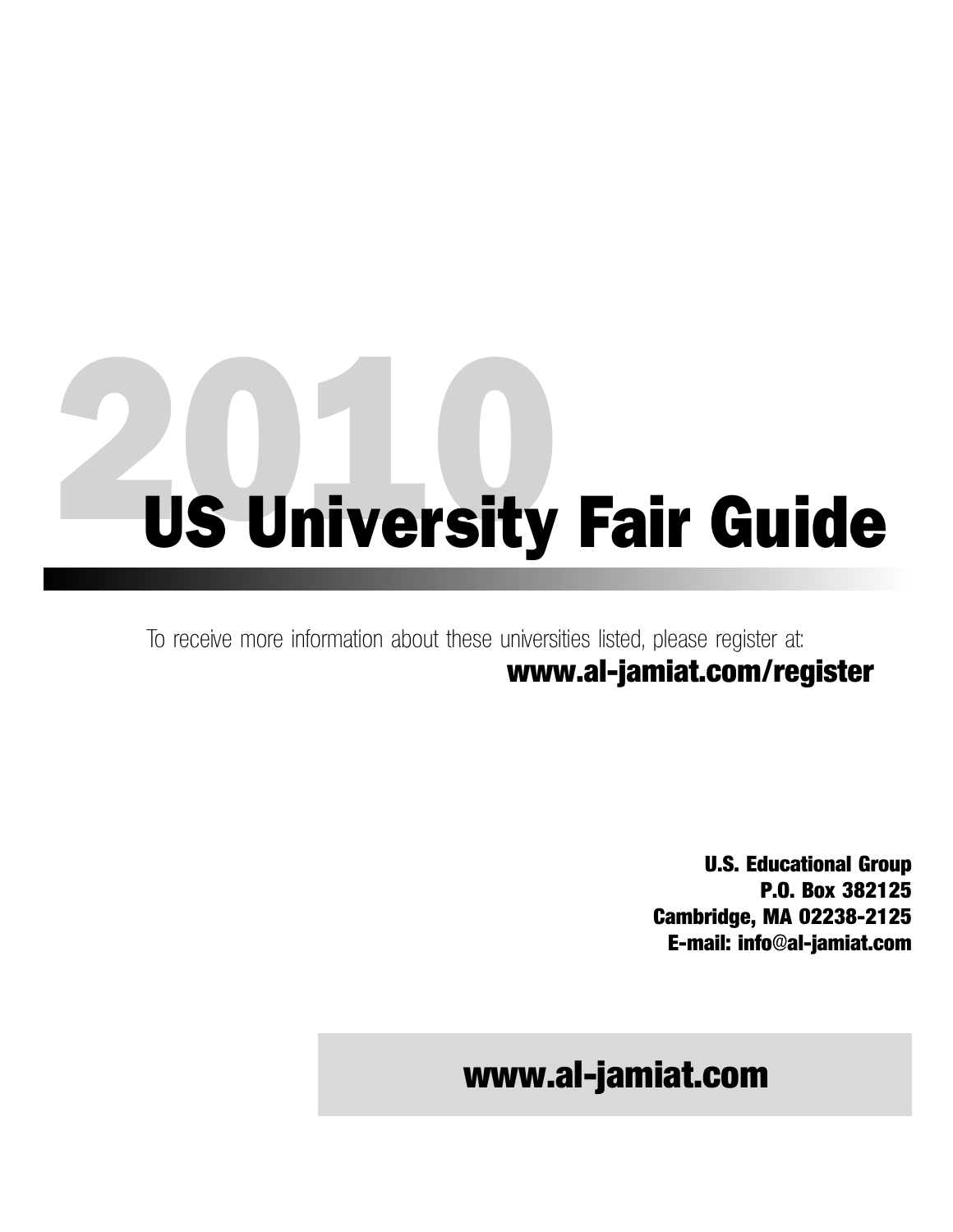### Welcome to U.S. Educational Group's Fall 2010 Fair

On behalf of the U.S. Educational Group (USEG), I would like to welcome you to our Middle East Fall 2010 fair in Beirut, Jeddah, Kuwait City, Manama, Doha, Dubai, Amman. We believe these fairs will help you find the right higher educational program that you are interested in and that is the right fit for you.

The U.S. Educational Group is committed to assisting in that search. We recognize that international education offers opportunities to acquire training, knowledge, and understanding which will enhance you, your country and the world.

Hopefully you are looking forward to all the opportunities that come with living in a foreign country, and our staff at USEG is committed to assisting you in your pursuits of higher education.

Many students that come to the fairs ask us about the application process, so we have put together a brief guide to Applying to an American University.

#### **Applying to an American University.**

The application process for undergraduate

admissions in the United States is a fairly involved and complicated process. International students are usually unaware of the time that U.S. application process requires, and that it must be started approximately one year before you expect to enroll.

Determining which of the hundreds of colleges and universities will best suit your needs is a complex process. Selecting the right school to attend requires thoughtful research and understanding the type of education you are looking for. With the diverse choices offered in the United States from small community colleges offering two year degrees to world-renowned universities with full PhD programs, the choices are sometimes daunting.

It helps to begin your search by either narrowing down the geographic location, or the type of school you are interested in, public, private, small, or large. Many websites, books, and magazines are created to help you with your process, and by attending this fair, you caretaking an excellent first step to narrowing your choices. The colleges and universities listed on the following pages have comprehensive websites showing the admissions criteria and available courses of study.

After you have narrowed your choices to 5-8 schools, you are ready to begin the application. While all colleges and universities have different requirements for admissions and deadlines, in general there are 6 steps to the application: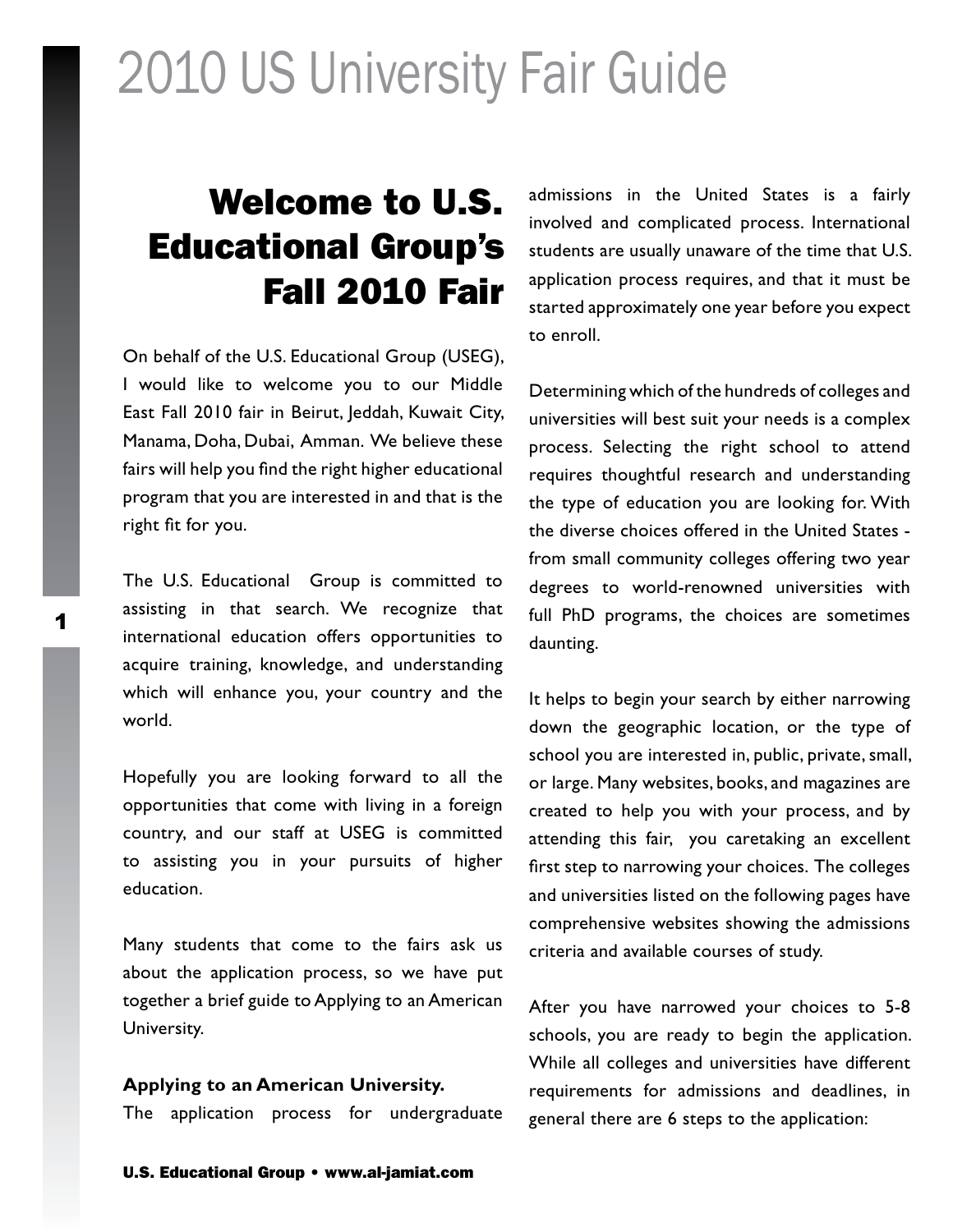- • **Application form and fee** All colleges now allow applicants to apply for admission through online applications, which makes the process much simpler and more efficient for most overseas candidates. You may still request traditional paper applications or print them directly from the university website.
- • **Essay** the essay may be one of the most important parts of the application. Not only does it allow you a chance to tell the admissions officer more about yourself and what you feel is important, but also to showcase your writing skills.
- • **Letters of recommendation** all schools require you to submit 2 or 3 letters of recommendation from a teacher or other people who know you well. It is important that you ask the recommender to write you these letters early so you can be sure to receive them on time.
- • **Standardized tests** for undergraduate admission most schools require the SAT and TOEFL, while for graduate admission, each discipline has a different required exam. The times of these exams are set, and you must register for them months in advance.
- • **Transcripts** official copies of your grades from your school must be sent directly to the university and include a list of completed courses and grades. If the original documents are not in English, a notarized translation must accompany your official transcripts.

• **Letter of support** - You are required to provide proof that you will have the financial resources to support you while you are a student in the United States.

Once you have submitted your application, you will wait approximately 2-4 months before receiving a response from the university. After your acceptance letter and I-20 have arrived, you will be required to apply for your student visa and bring all the supporting documentation.

It is important for students graduating from high school to understand that applying for law school, medical school, dentistry school, and an MBA (Master's in Business Administration) in the United States requires a 4-year college degree. This means you would have to have completed your Bachelor's degree already to be able to attend one of these programs.

We hope this fair will be a positive experience for you, allowing you to find the school that is the best fit for you. We hope you will visit our website at www.al-jamiat.com for more information about colleges and universities, the application process, graduate studies, and to join our mailing list. Many thanks for coming to the fair!

Regards,

Joseph E. Humadi

Joseph Z. Humadi President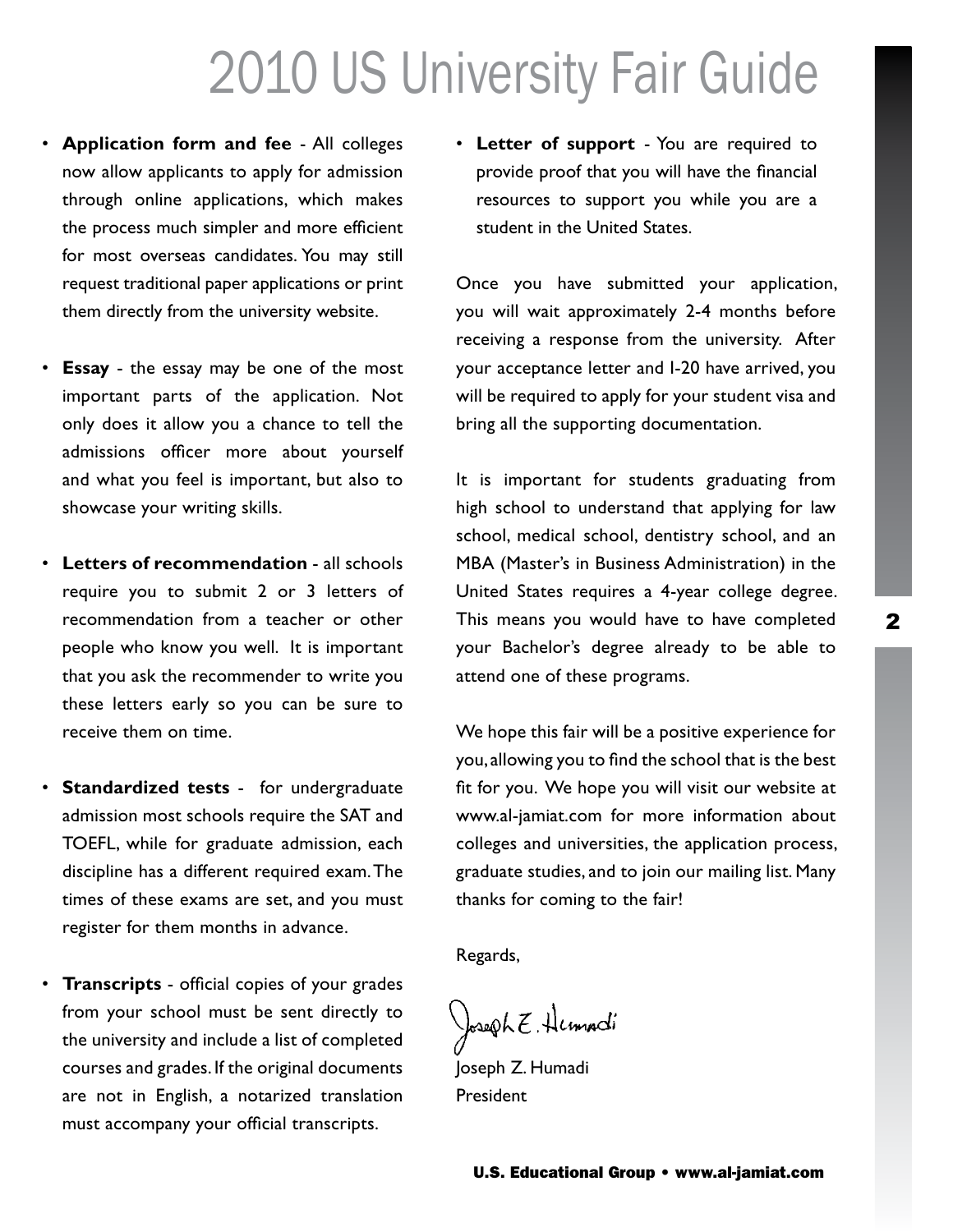### Albion College

Albion College located in Albion, Michigan is ranked in the top 100 liberal arts colleges by the U.S. News and World Report and is accredited by the North Central Association of Colleges and Schools. Albion College has earned a national reputation for its Albion Advantage program, high graduate school placement rate, distinguished academic programs, professional institutes and undergraduate research opportunities. Of Albion College's 110 tenured or tenure-track faculty members, 95% hold the Ph.D. or appropriate professional degree in their field. Approximately 1,650 students are currently enrolled and represent over 20 countries.

Albion College offers generous financial aid packages for all undergraduate international students who meet or exceed the minimum criteria for admission of up to \$20,000 per year. Students need to meet the minimum requirements in either the TOEFL, SAT, ACT, IELTS or complete course 112 at an authorized ELS institution for admission and scholarship consideration. Conditional Admission may be granted to students needing to complete an ESL program. Special housing and meal accommodations can be made for students requesting those services in advance.

Contact Information:

Lewis Cardenas, '02 Associate Director for International Student Recruitment Admission Counselor for Domestic Students Living Abroad & Third Culture Kids Albion College 611 E. Porter St. Albion, MI 49224, USA Tel: (517) 629-0610 • Fax: (517) 629-0569 Email: lcardenas@albion.edu Bryant University

### Bryant University

Bryant University was founded in 1863. The campus is located on a suburban estate in Smithfield, Rhode Island, USA. Bryant is a student-centered university focused on academic excellence that prepares students to achieve their personal best in life and their chosen profession. Academic programs integrate business and liberal arts to develop the skills essential to every profession.

The business program is accredited by the AACSB International, the Association to Advance Collegiate Schools of Business, which is an honor assigned to only one-sixth of the nation's business programs. Bryant is also accredited by the New England Association of Schools and Colleges (NEASC). In 2010, Bryant was mentioned among the top schools by *Business Week* and earned the number 16 spot in the Masters Universities (North) category in the latest rankings compiled by *U.S News & World Report*.

Contact Information:

Mr. Christopher Horn Assistant Director of Admission Tel: (401) 232-6100 • Fax: (401) 232-6741 Email: chorn@bryant.edu Web: www.bryant.edu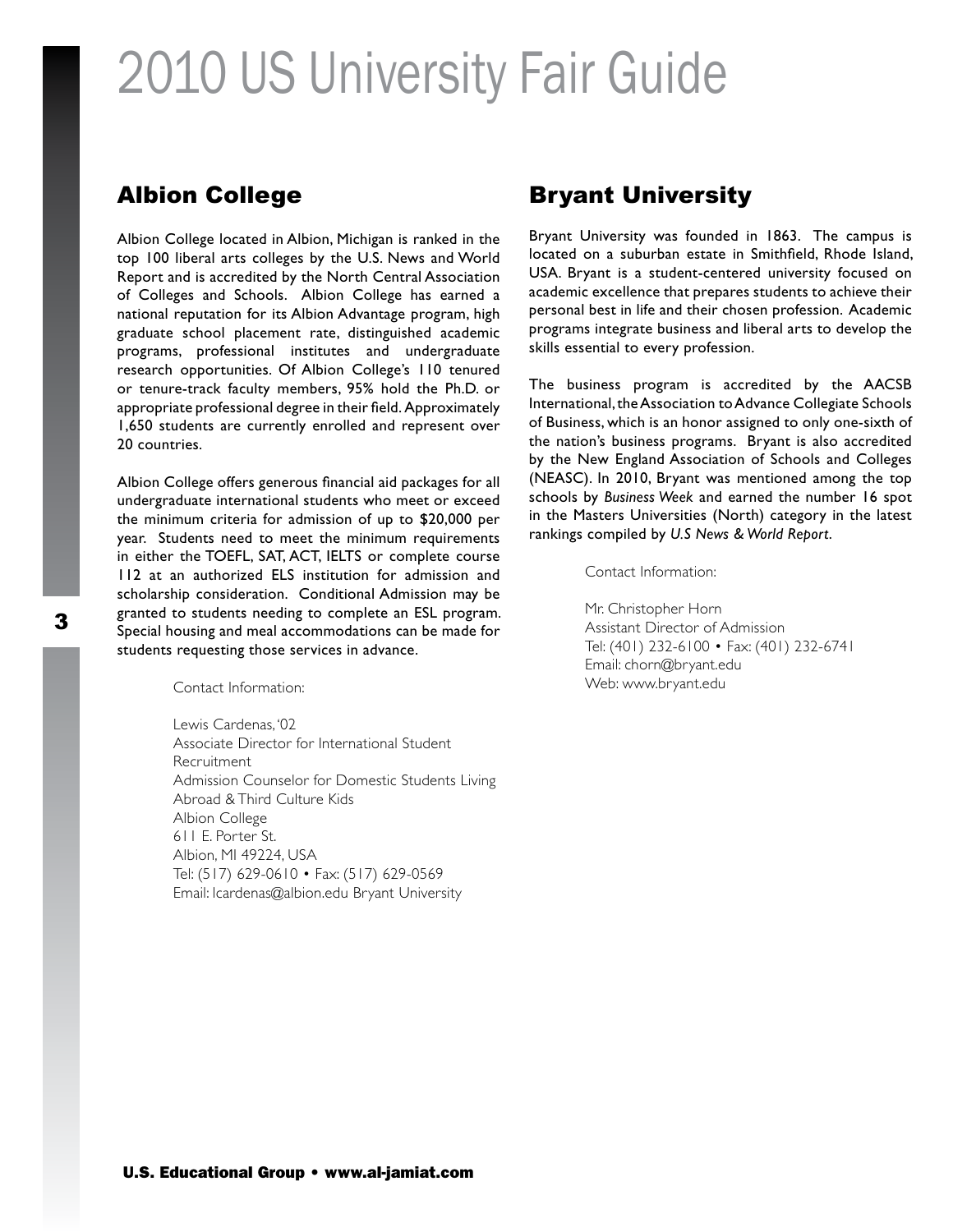### Carnegie Mellon University - Qatar

With more than a century of academic excellence and distinguished research, Carnegie Mellon University is a leader in education with real-world applications. Consistently top ranked, the University has more than 11,000 students, 84,000 alumni and 4,000 faculty and staff globally. Core values of innovation, creativity, collaboration and problem solving provide the foundation for everything we do.

At the invitation of Qatar Foundation, Carnegie Mellon joined Education City in 2004. Here, Qatar Foundation created a unique center for scholarship and research that is the ideal complement to Carnegie Mellon's mission and vision. Students from Qatar and 35 different countries enroll at our world-class facilities in Education City. Carnegie Mellon Qatar offers undergraduate programs in business administration, computer science and information systems.

Contact Information:

Office of Admission Carnegie Mellon Qatar Education City Doha, Qatar Tel: (974) 4454 8500 • Fax: (974) 4454 8501 Email: ug-admission@qatar.cmu.edu Web: www.qatar.cmu.edu

### DePaul University

DePaul University, located in Chicago, is home to nearly 1200 international students from over 100 countries. We offer over 200 bachelors and masters degree programs, and 6 Doctoral programs. The College is fully accredited by the Higher Learning Commission of the North Central Association of Colleges and Schools and also holds other programmatic and specialized accreditation. Taking advantage of our urban campuses gives our students access to social, cultural, and business opportunities right outside their door. We are a diverse community with a superior mix of cultures, histories, and ways of thinking.

Contact Information:

DePaul University International Admission 1 East Jackson Boulevard Chicago, Illinois 60604-2287, USA Tel: (312) 362.6542 • Fax: (312) 362.8521 Email: intlapp@depaul.edu Web: www.depaul.edu Web: www.depaul.edu/international Friend us on Face book! Search Global Ambassador Program – DePaul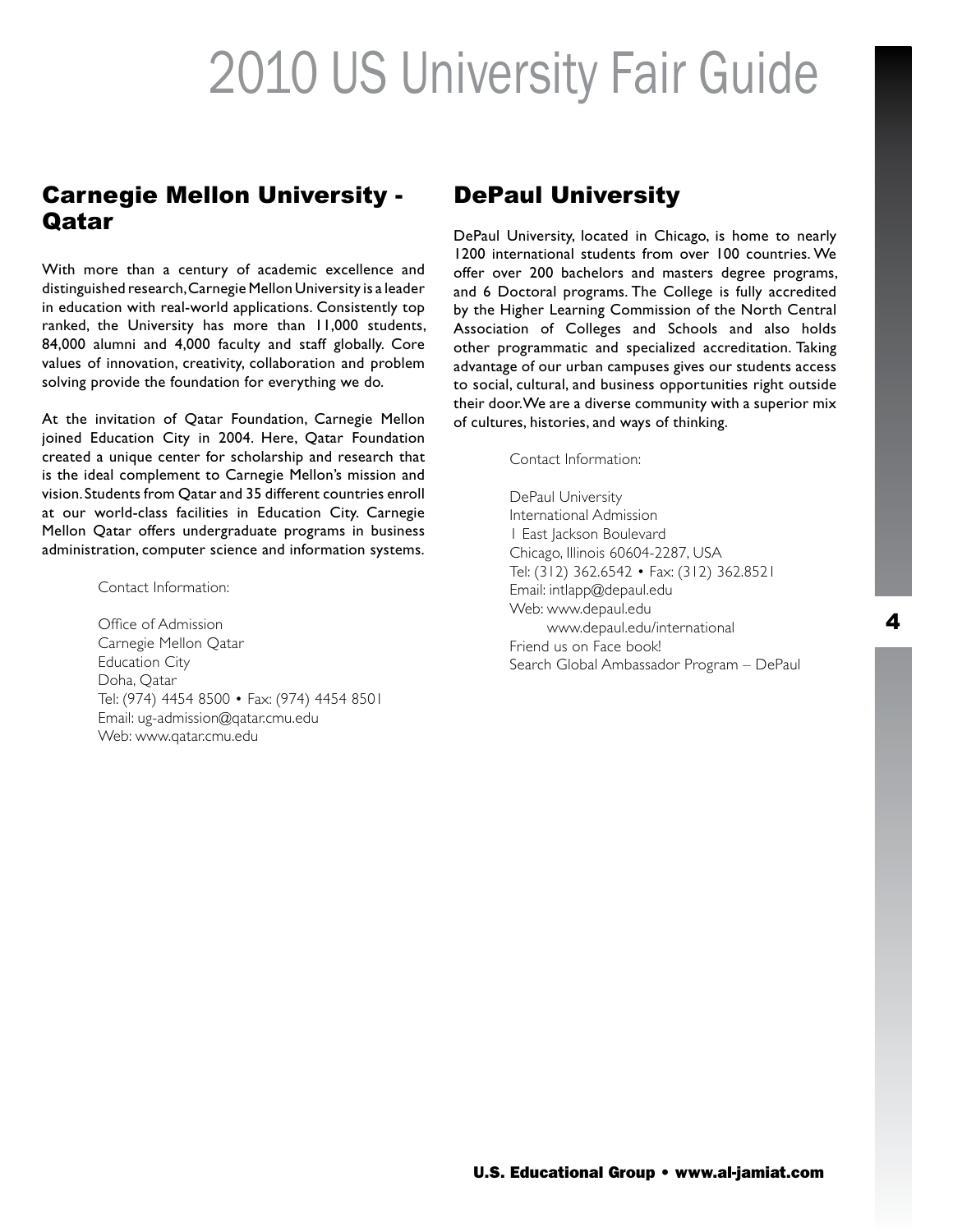### Florida Institute of **Technology**

Considered one of the premier technological research universities in the southeast, Florida Tech boasts a beautiful campus located in the high tech heart of Florida - the Space Coast. Florida Tech is a coeducational, fully accredited private university offering undergraduate and graduate degrees in engineering, sciences, aviation, business, psychology, and liberal arts. Academic scholarships and need based aid are available to international students based on grades. The Melbourne population is 3600 students with 2600 undergraduate and 25% international. Our student to faculty ratio is 9:1. The international student organizations are an active part of the over 95 clubs and organizations.

Contact for Undergraduate Information:

Ms. Stephanie Enstice Associate Director of International Admission Florida Institute of Technology 150 W University Blvd. Melbourne, FL 32901, USA Tel: (321) 674-8030 • Fax: (321) 674-8004 Email: senstice@fit.edu Web: www.fit.edu

Contact for Graduate Admissions:

Mr. Thomas M. Shea Director of Graduate Admissions Florida Institute of Technology 150 West University Boulevard Melbourne, Florida 32901-6975, USA Tel: (321) 674-8027 • Fax: (321) 723-9468 Email: tshea@fit.ed Web: www.fit.ed

#### Foothill and De Anza College

Foothill and De Anza offer the first two years of a university Bachelor's degree on two campuses located in the heart of Silicon Valley just south of San Francisco. We are one system with two locations that are five minutes apart. De Anza has a total enrollment of 25,000, and Foothill has 19,000 students. Together, we enroll 2,500 international students from almost 100 countries. Both of our colleges rank among the top community colleges in the U.S., and we are charter members of the prestigious League for Innovation in Community Colleges. Students study with us for two years in over 100 majors, and then transfer into their third year at the university to complete their Bachelor's degree.

Currently, 47% of all students in the United States who begin higher education do so at a community college. There are four primary reasons so many students make this choice. First, it costs a lot less. The annual tuition at Foothill or De Anza is around \$5,500US per year. Second, admission is a lot more flexible. We're looking for students with at least a 61 iBT TOEFL and average or better results from secondary school. Third, the class sizes are small, and are all taught by regular professors, not teaching assistants like in many universities. There is considerably more individualized attention both within the classroom and through the extra support that we offer just for international students. And fourth, and most important, it's easier to get into the third year of a highly selective university than it is to get into the first year, especially if a student is transferring with good grades from a highly regarded community college like Foothill or De Anza. For this coming Fall, for example, 86 of our international students were accepted to Berkeley, 154 to UCLA, and more to other University of California campuses, Stanford, and hundreds to other places both within California and in other states including Yale, Penn, Carnegie Mellon, Columbia, Cornell, Georgetown and Northwestern!

Contact information:

George Beers Dean of International Programs Email: beers@fhda.edu Web: www.international.fhda.edu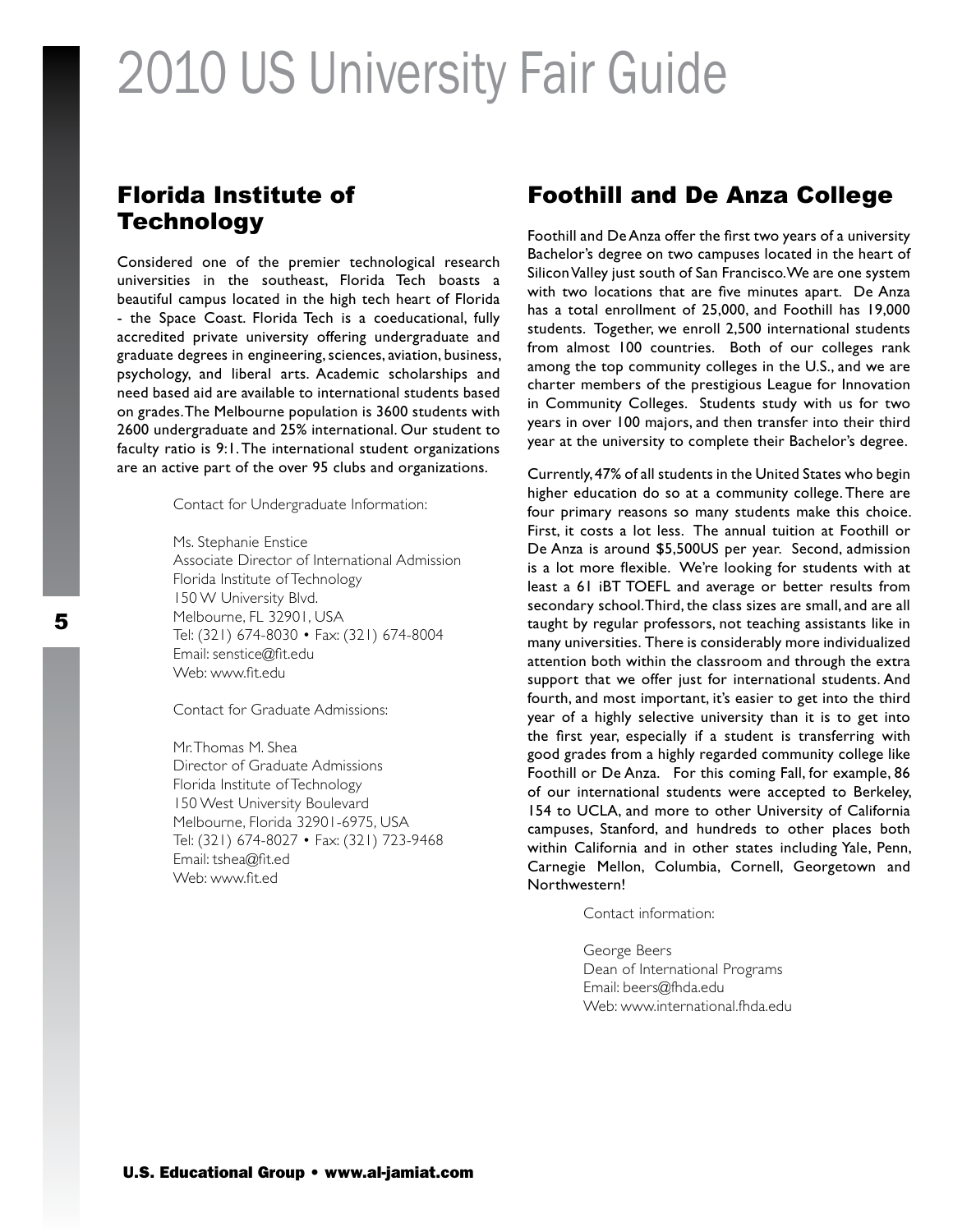### IE University

IE University is an extension of IE's international education model to graduate and postgraduate education, designed to offer a portfolio of innovative degree and engineering courses. Here at our campus in Segovia you will discover a unique, sophisticated and top quality education model delivered in a highly international learning environment. Humanities, innovation, and business management are all core components of IE University programs, which combine a practical approach to education with online and onsite learning processes. In short, IE employs a different approach to graduate education.

The IE University campus is housed by the Convent of Santa Cruz la Real, declared a national heritage site in 1931. Covering over 18,000 m2, this privileged location comprises lecture theatres, work rooms, laboratories, radio and TV studios, and conference rooms, where new technologies have been seamlessly integrated into a historical backdrop dating back to the 13th century.

IE's new university education model hinges on the dissemination of knowledge and innovation among future leaders. It is a student-centric learning process designed to equip you with a comprehensive insight into global business management, a marked capacity for innovation, an entrepreneurial mindset and the humanistic spirit that is a key feature of all our programs.

The University has a markedly international focus and offers graduate and postgraduate programs taught in English and Spanish. Programs are designed to afford students and professors greater mobility among international universities and to foster the exchange of ideas and knowledge on an international scale.

IE University has 1,400 students and a faculty comprising 190 Spanish and international experts.

Contact information:

Ms. Maria Arnau IE Coordinator in the Gulf Region Al Garhoud, Bin Khedia Center, 306 Dubai, UAE Email: UAE@ie.edu / university@ie.edu Web: www.ie.edu/university

### Indiana University-Bloomington

Founded in 1820, Indiana University Bloomington (IUB) is the flagship campus of Indiana University's eight campuses statewide. IUB attracts students from around the globe who want the ideal college experience---great traditions, a beautiful environment, international culture and an attractive academic climate. The Bloomington campus of Indiana University is home to more than 4,600 international students from more than 125 countries. Our welcoming community values the contributions of international students and scholars alike.

**The Intensive English Program (IEP)** at Indiana University offers a comprehensive set of programs aimed mainly at preparing international students to study in English at the university level. The IEP is a long- established English program with over 30 years of training students for academic careers and the program offers excellent value. The IEP has highly trained and experienced teachers, small class sizes, seven levels of instruction, TOEFL preparation, Academic and Professional English and academic advising for all students in the program. The IUB campus and Bloomington community offer a multitude of extra -curricular activities such as sports, music concerts, theater and local events.

Contact Information:

#### Intensive English Program

Department of Second Language Studies Memorial Hall 313, USA 1021 East Third Street Bloomington, Indiana 47405, USA Tel: (812) 855-6457 • Fax: (812) 855-5605 Email: iep@indiana.edu Web:: http://iep.indiana.edu

#### Office of International Admissions

300 North Jordan Avenue Bloomington, Indiana 47405-1106, USA Tel: (812) 855-4306 • Fax: (812) 856-5378 Email: intladm@indiana.edu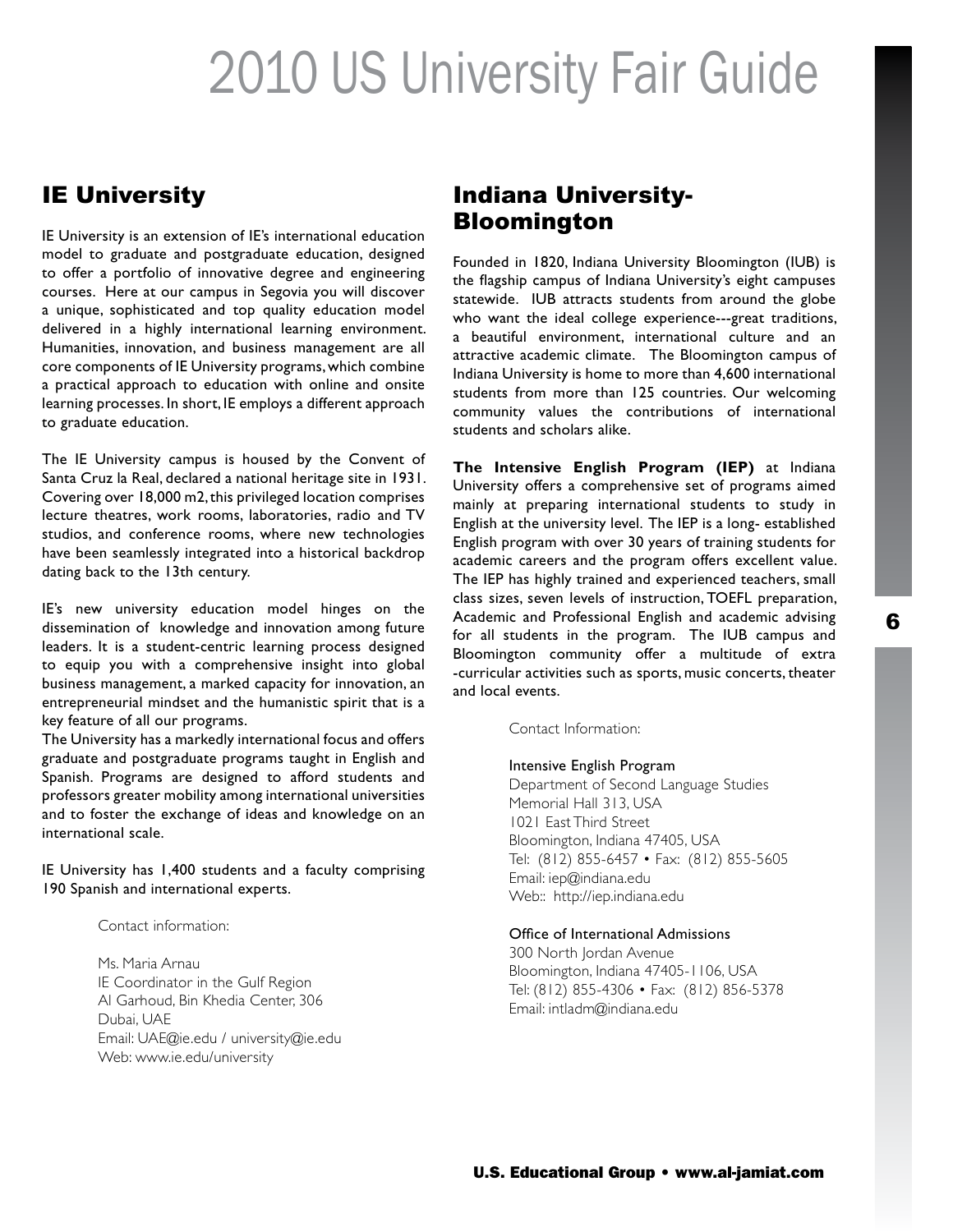### Indiana University-Purdue University Indianapolis

Indiana University-Purdue University Indianapolis (IUPUI) is a partnership of IU and Purdue creating a premier urban public research university offering more than 250 degree programs in 21 schools. The collaboration of IU and Purdue offers students the best of two worlds: excellent Science, Math, and Engineering degrees of Purdue University and Business, Art & Design, Life Sciences, Music Technology, Social Sciences, Liberal Arts and many other degrees from Indiana University. Bachelor degree students will inevitably take courses from both Universities while earning a degree from one or the other, in keeping with their major. The urban setting in downtown Indianapolis provides opportunities for internships, practica, volunteer projects, and post-degree job opportunities.

Founded in 1969, this relatively young campus continuously grows and changes offering excellent technologies and beautiful facilities. New academic programs are offered in Informatics, Motorsports Engineering, Energy Engineering, Philanthropic Studies, Sports Journalism and Forensic Science. In 2009 Forbes magazine ranked IUPUI the 8th best public university in the Midwest. IUPUI has been a leader in the development of exceptional learning experiences for undergraduate students, including USNWR-acclaimed First Year Experience, Learning Communities, and Service Learning. Despite the large size of the campus, 70% of our classes have 30 or fewer students encouraging unusual and exceptional opportunities to work closely with faculty, to design funded research projects, and to submit papers for publication in peer-reviewed journals. Graduate students can choose from more than 130 graduate and professional degree programs.

Fast Facts: 22,100 undergraduate and 8,200 graduate and professional students, 1450 international students, many scholarships for outstanding students.

Contact Information:

Email: iapply@iupui.edu Web: www.iapply.iupui.edu

### Lamar University

Founded in 1923, Lamar University is a public institution and member of the Texas State University System. Located near Houston, Texas, our campus in Beaumont experiences a warm, subtropical climate. Recognized by the New York Times as one of the most diverse college campuses in the U.S., more than 13,000 students from 50 countries currently study in our five academic colleges – Arts and Sciences, Business, Education and Human Development, Engineering, and Fine Arts and Communication. Our MBA program is accredited by AACSB-International and is one of Princeton Review's "Best 143 Business Schools." In addition to bachelor's, master's and doctoral programs we also offer English language training at the Lamar Language Institute. Students whose proficiency does not meet regular admissions standards may be accepted with conditional admission status.

Contact Information:

Ms. Audra Gerlach International & Graduate Recruiter Lamar University P.O. Box 10078 Beaumont, Texas 77710 Tel: (409) 880-7604 Email: international.recruiter@lamar.edu Web: www.lamar.edu/international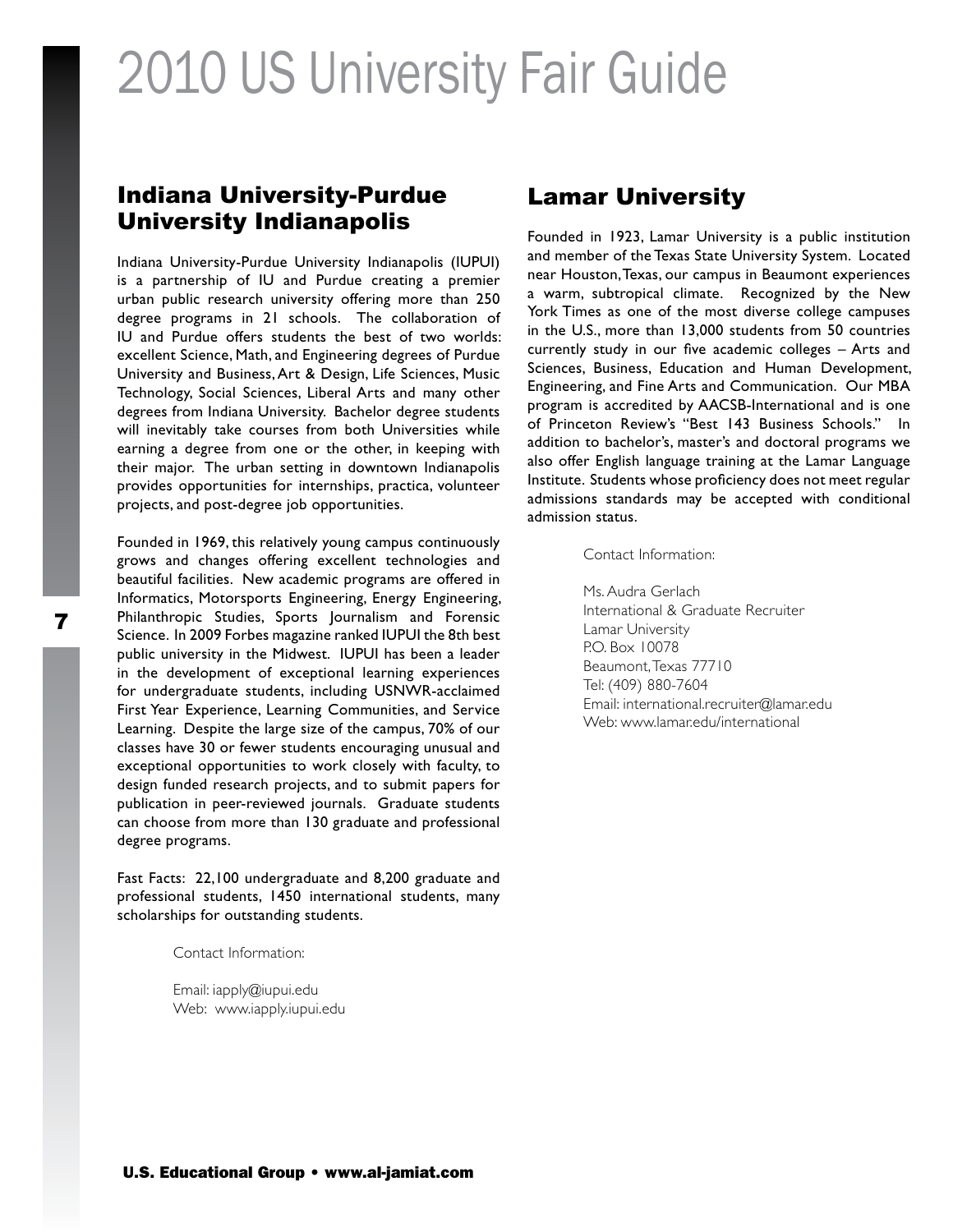### Lasell College

Lasell College, founded in 1851, is a coeducational, nonsectarian institution of higher education offering programs that lead to the bachelor's and masters' degrees. Just eight miles west of Boston, Lasell's educational philosophy is built upon the concept of connected learning, combining breadth in the arts and sciences, professional courses and educational projects that tackle real issues. All of our

programs include practical experience through coursebased projects, internships, clinical affiliations and on-site training.

This experienced based approach to education establishes a sense of both connection and relevance—

students understand their academic work as they prepare to become imaginative and ethical practitioners in their chosen professions.

Contact Information: 1844 Commonwealth Avenue Newton, Massachusetts 02466 Tel: (617) 243-2225 • Fax: (617) 243-2380

Email: internationaladmiss@lasell.edu Graduate admissions: gradinfo@lasell.edu Web: www.lasell.edu

### Loyola University Chicago

Loyola University Chicago is consistently ranked among the top American universities and named as a "Best Value" by *US News and World Report*. Our students come from 82 countries and all 50 U.S. states. They enjoy many exciting opportunities in the dynamic city of Chicago and connect globally through study abroad opportunities in 55 countries, including Loyola's own campus in Rome, Italy, and The Beijing Center for Chinese Studies. Loyola has more than 70 undergraduate majors and 140 graduate, professional and certificate programs. We offer students an educational environment that is unmatched for its diversity of thought and experience.

Contact for Undergraduate Information:

Ms. Mary de Villiers International Recruiter Loyola University Chicago Office for Undergraduate Admission 1032 W. Sheridan Road Chicago, IL 60660 Tel: (773) 508-3075 Email: mdevilliers@luc.edu Web: www.luc.edu Find us on Facebook! Search "Loyola University Chicago Class of 2015"

Contact for Graduate Information:

Graduate and Professional Enrollment Loyola University Chicago 820 N. Michigan Avenue Chicago, IL 60611 Tel: (312) 915-8900 Email: gradinfo@luc.edu Web: www.luc.edu/gpem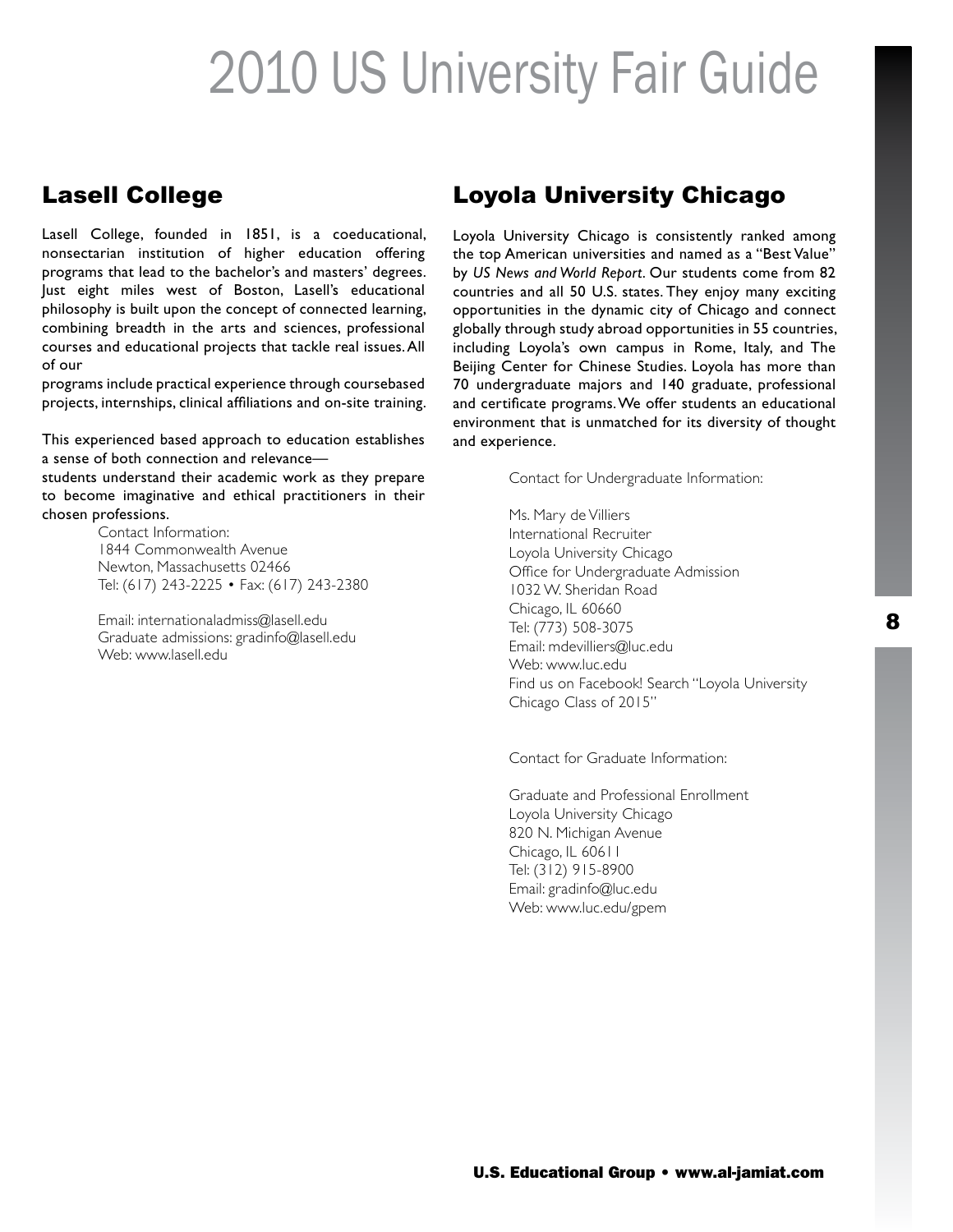### Marshall University

Established in 1837, Marshall University is a top-quality university with nine colleges and schools offering over one hundred undergraduate, graduate and doctoral programs. Marshall is rated a "Top School" in U.S. News & World Report's list of "America's Best Colleges.

Students will enjoy their life in **Huntington, West Virginia** - a safe and comfortable small city in the U.S.A.

Marshall offers affordable tuition and living costs, small class sizes and high quality academic programs. Over 14,000 students attend Marshall University, including 500 international students from 60 countries.

Students may apply for **Conditional Admission**. Scholarships are awarded to outstanding undergraduate students. Graduate Assistantships are available for qualified graduate students.

Nearly 75 students from over a dozen countries enroll in the **L.E.A.P. Intensive English Program** each semester. Email: eli@mercer.edu <sup>9</sup> Web: www.mercer.eduThe TOEFL requirement for admission to Marshall is waived for those who complete the advanced level of the L.E.A.P. Program.

Contact Information:

Dr. Clark Egnor Executive Director, Center for International Programs Marshall University Old Main 320, One John Marshall Drive Huntington, West Virginia 25755, USA Tel: (304) 696-2465 • Fax: (304) 696-6353 Email: egnor3@marshall.edu Web: http://www.marshall.edu/cip/

### Mercer University

Founded in 1833, Mercer University is a dynamic and comprehensive center of undergraduate, graduate and professional education. The University has approximately 7,700 students; 11 schools and colleges – liberal arts, law, pharmacy, medicine, business, engineering, education, theology, music, nursing and continuing and professional studies; major campuses in Macon, Atlanta and Savannah.

Many of Mercer's programs are nationally ranked and are internationally recognized. Students who complete university English preparatory program may waive TOEFL requirements for several university programs.

Contact Information:

Thomas Tyner Mercer University 3001 Mercer University Drive Atlanta, GA 30341 Tel: (678) 547-6151 • Fax: (678) 547-6196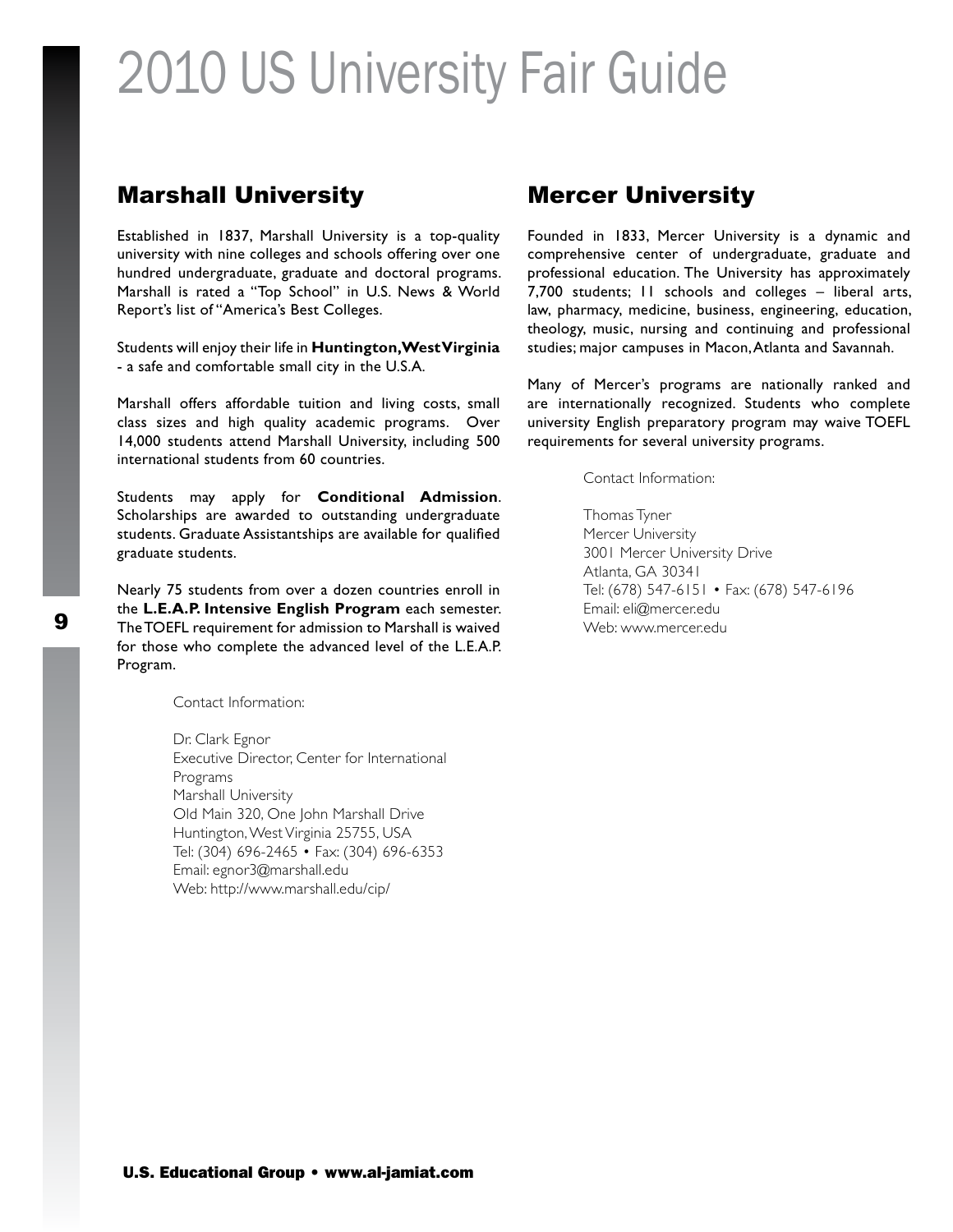### Massachusetts College of Pharmacy and Health Sciences

As the oldest institution of higher education in Boston, MCPHS builds on a 185-year history of bringing innovation to heath care education. Our degree programs in pharmacy and health sciences combine in-depth knowledge with hands-on practice. Our network of alumni work in virtually every sector of health care. Our Boston location aligns our students with rewarding careers at some of the most prestigious hospitals in the country. Equally rewarding is MCPHS's unique campus culture where students thrive in a community of like-minded individuals: focused, ambitious, and dedicated to making a difference in human lives.

Contact Information:

Rene Cabrera Undergraduate and International Recruitment 179 Longwood Avenue Boston, Massachusetts 02115, USA Tel: (617) 879-5947 Fax: (617) 732-2118 Email: Rene.Cabrera@mcphs.edu Web: www.mcphs.edu

### Northern Arizona University

Northern Arizona University was founded in 1899 and is a public, coeducational, state university of approximately 15,000 undergraduates and 2,000 graduates. We offer over 85 bachelor's degrees, 46 masters and 9 doctoral programs and students can study business, engineering, science, social science and liberal studies.

We welcome over 600 international students from 60 countries on our traditional college campus which is located in the small city of Flagstaff, Arizona. Flagstaff is at 2,200 meters altitude and has a population of 60,000. It is a short drive from such attractions as the Grand Canyon, and Las Vegas, Nevada.

The Center for International Education is a resource for the international community at Northern Arizona University. The office sponsors special programs like the International Friends Program and events like Ramadan and celebrations for American holidays.

We offer **conditional admission** for undergraduate students. **The Program in Intensive English (PIE)** is a full-time program focused on increasing English skills in the areas of listening, speaking, reading and writing. Graduates of this program are prepared to be successful in their university major classes and are able to enter into their bachelor's degree upon completion of their English studies.

Contact Information:

UNDERGRADUATE ADMISSIONS & THE PROGRAM IN INTENSIVE ENGLISH Northern Arizona University Center for International Education International Admissions & Recruitment Knoles Drive, Blome #2 PO Box 5598 Flagstaff, AZ 86011-5598 Tel: (928) 523-2409 • Fax: (928) 523-9489 Email: studynau@nau.edu Web: international.nau.edu

GRADUATE COLLEGE 624 S. Knoles Drive P.O. Box 4125 Flagstaff, AZ 86011-4125 Tel: (928) 523-4348 • Fax: (928) 523-8950 Email: Graduate@nau.edu Web: nau.edu/gradcol/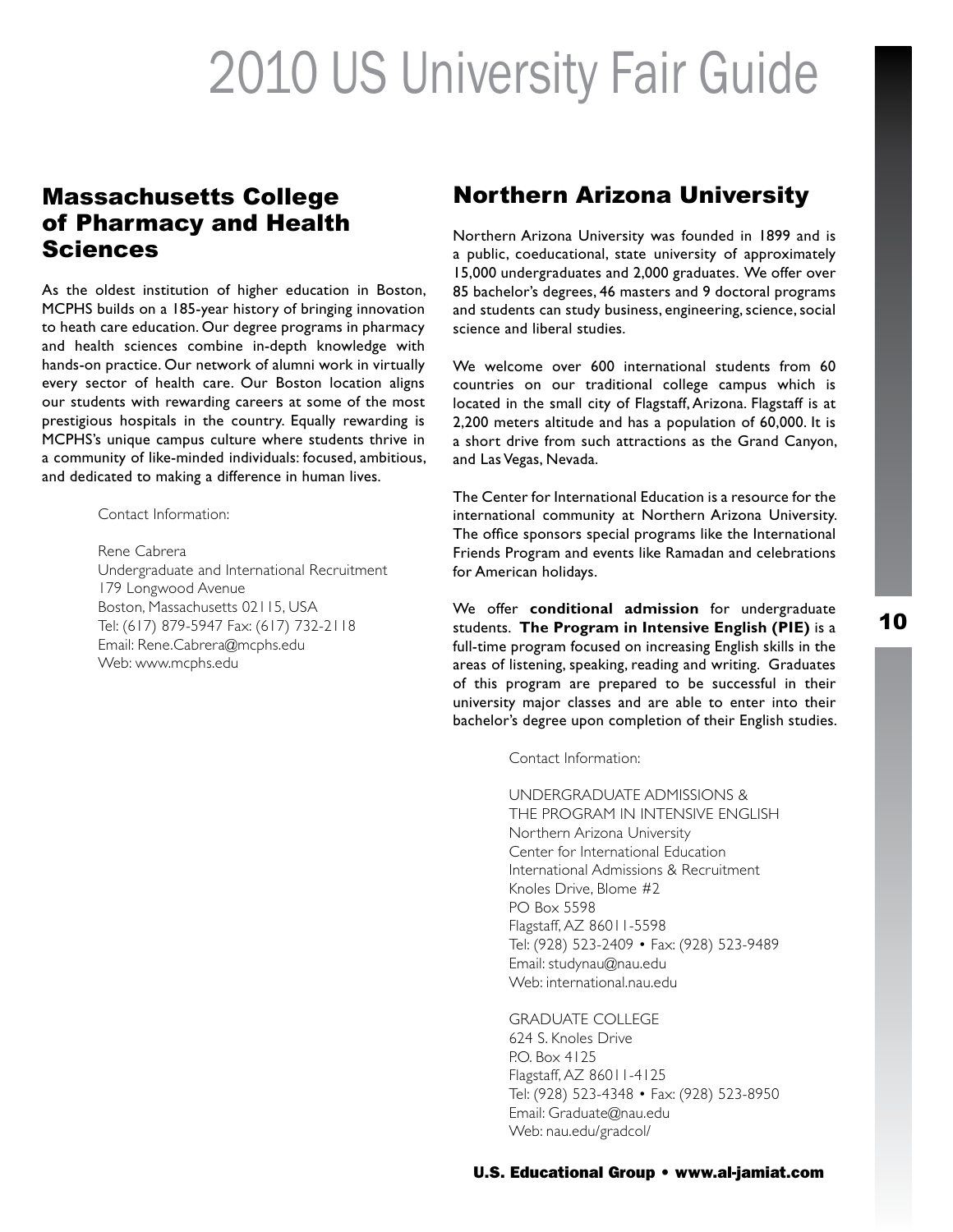### Oglethorpe University

Oglethorpe University offers a rigorous liberal arts education to students who appreciate the value of a small, personal college campus located in a thriving metropolitan area. Oglethorpe has a coeducational, non-sectarian and diverse student body of 1,000 students who enjoy exploring the city of Atlanta and the range of culture, internships, entertainment, businesses and global organizations that call Atlanta home. Classes at OU have an average of only 16 students, and Oglethorpe's interdisciplinary Core Curriculum trains all students to excel at analysis and discussion and at how to connect knowledge from academic subjects to the real world they inhabit. Each major program depends on close interaction between students and the OU teaching faculty, ranked 20th in the U.S. by *The Princeton Review* in 2009.

Oglethorpe awards scholarships for academic merit as well as credit for IB, AP and A-level exams. Students who need additional ESL training may apply for conditional admission and study in Atlanta through a language-focused bridge program, before beginning full-time undergraduate coursework at Oglethorpe.

Contact Information:

Philip M. Peroune Associate Director of Admission Oglethorpe University 4484 Peachtree Road NE Atlanta, GA 30319, USA Tel: (404) 364-8312 • Fax: (404) 364-8491 Email: pperoune@oglethorpe.edu Admission Email: admission@oglethorpe.edu Web: www.oglethorpe.edu

### The Ohio State University

The Ohio State University, established in 1870, is among the top 20 public universities in the United States (*U.S. News & World Report*); the First Year Experience program is ranked among the top 25 programs leading to student success. With more than 465,000 alumni living in over 160 countries, Ohio State has attained international distinction in education, research, and opportunities. Ohio State offers top-notch programs in over 170 major programs and 450 academic specializations, more than 900 student organizations, a genuine commitment to diversity, and the challenges, complexity, and opportunity only found at a world-class top 10 research university.

Contact information:

The Ohio State University Undergraduate Admissions and First Year **Experience** Enarson Hall 154 W 12th Avenue Columbus, OH 43210, USA Tel: (614) 292-3980 • Fax: (614) 292-4818 Email: int.undergrad@osu.edu Web: www.osu.edu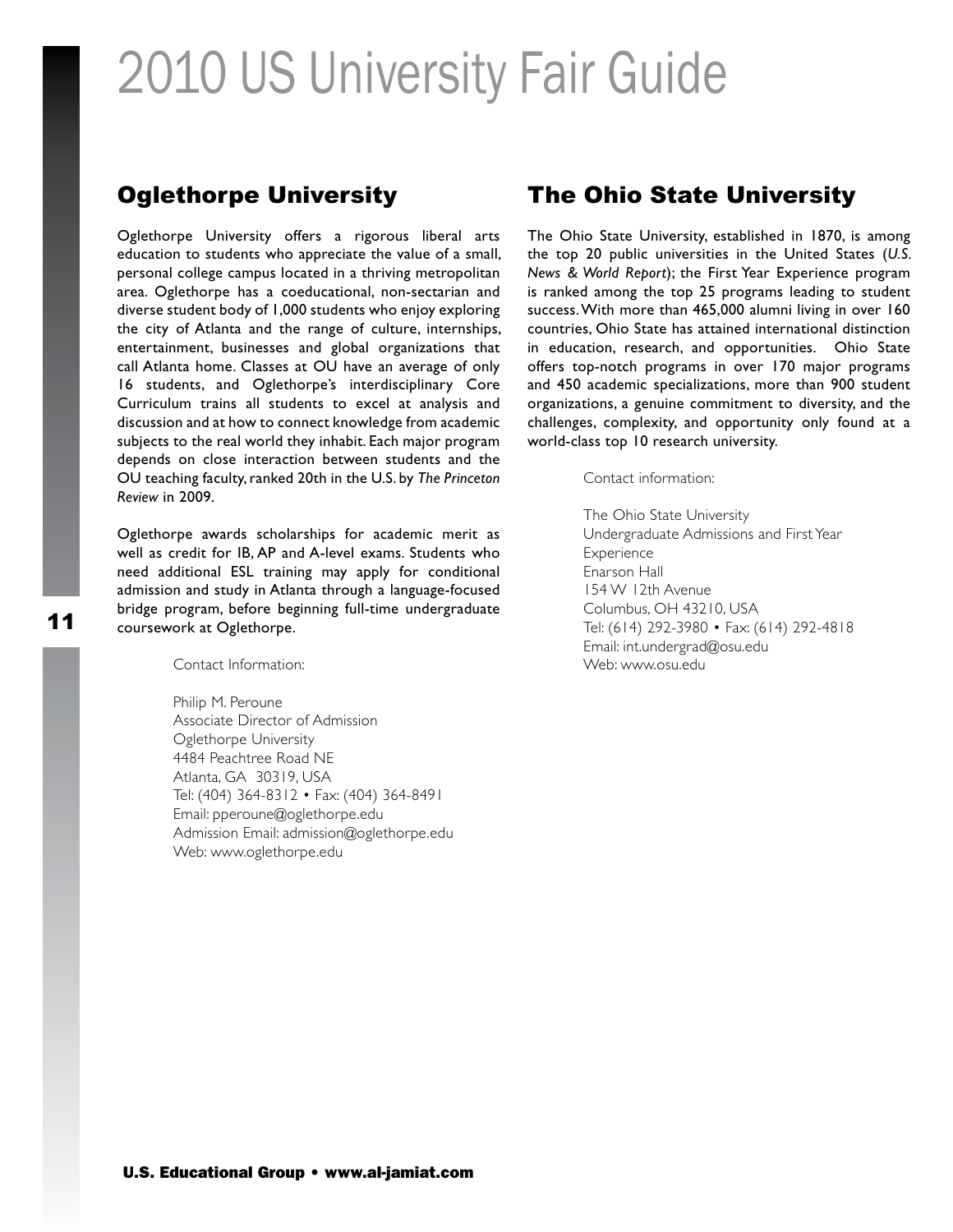### Ohio Wesleyan University

Ohio Wesleyan University (OWU) was founded in 1842 and has an unusual synthesis of liberal arts learning and pre-professional preparation. The University is strongly committed to developing the service ethic in students, to fusing theory with its practical applications, and to confronting specific issues of long-range public importance. The student body comes from 47 states and more than 50 countries, and almost all reside on the attractive 200-acre campus where housing is guaranteed for all students. The University is located in Delaware, Ohio. The city combines the safety, charm and pace of a small-town county seat (population 25,000) with easy access in thirty minutes to the state capital, Columbus, the sixteenth-largest city in America. Columbus provides internship opportunities, international research centers, an international airport, and cultural events that complement campus life. OWU has long been committed to education for a global society. The curriculum has an international perspective and a wide variety of opportunities are offered overseas. Individual work may be arranged elsewhere, but formal programs are offered in more than twenty countries.

Contact information:

Grace Poling Associate Dean/Director of International Recruitment Ohio Wesleyan University International Student Admission 61 S. Sandusky Street Delaware, Ohio 43015, USA Tel: 1-740-368-3020 • Fax: 1-740-368-3066 Email: owuintl@owu.edu Web: www.owu.edu

### Parsons - The New School for **Design**

Parsons students learn to rise to the challenges of living, working and creative decision making in a world where human experience is increasingly designed. The school embraces curricular innovation, pioneering uses of technology, collaborative methods and global perspectives on the future of design.

As part of The New School, Parsons builds on the University's legacy of progressive ideals, scholarship, and educational methods. Our faculty challenges convention through a setting and philosophy that encourages formal experimentation, nurtures alternative world-views, and cultivates forward thinking leaders and creative professionals across multiple fields.

Professional internships, interdisciplinary collaborations, and industry partnerships afford a vast international network of possibilities for entrepreneurship and professional success.

Contact for Undergraduate, Associates in Applied Science and Graduate Programs:

Contact Information:

Erin Stine Admission Counselor Parsons the New School for Design 72 5th Avenue, 2nd Floor New York NY 10011 Tel: (212) 229-8989 • Fax: (212) 229-5355 Email: stinee@newschool.edu Web: www.parsons.edu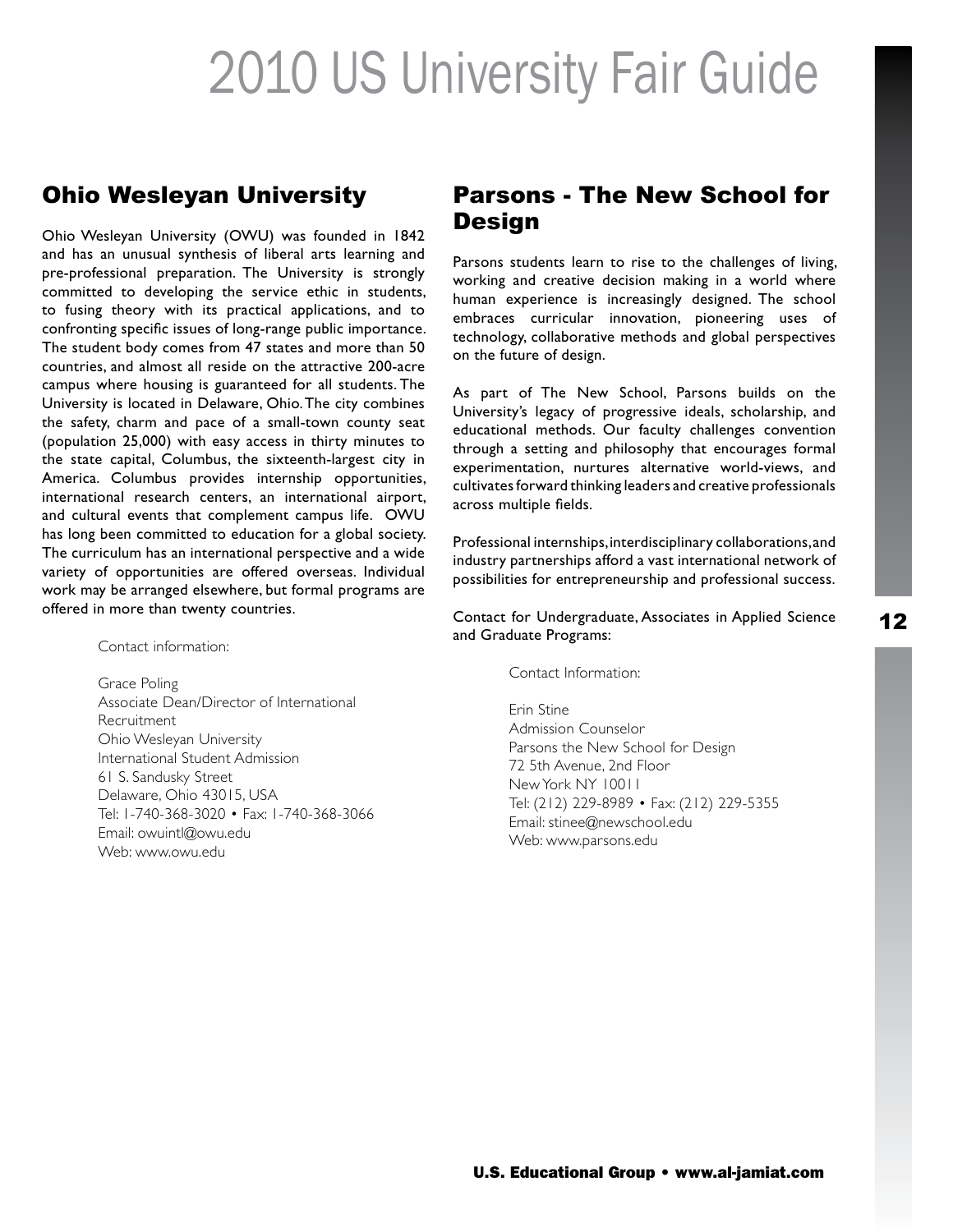### Purdue University

Purdue University enrolls more than 6,000 international students, the second largest number of students from abroad among all U.S. public institutions. We are located in the state of Indiana (mid-western US) and have gained fame in the fields of engineering, management, science, and agriculture. Purdue has an excellent reputation in health and human sciences, education, liberal arts, nursing, pharmacy, technology, and veterinary medicine. Many of our academic programs are nationally ranked. The University also has excellent support services and programs for international students. Monthly trips to famous cultural and historical sites are planned as is an extensive orientation program. Students also have the opportunity to be matched in a friendship relationship with an American family in the International Friendship Program, a nationally renowned program.

Contact Information:

Purdue University International Students and Scholars 475 Stadium Mall Drive Schleman Hall of Student Services, room 136 West Lafayette, IN 47907-2050 USA Tel: (765) 494-5770 • Fax: (765) 494-6859 Email: iss@purdue.edu Web: www.iss.purdue.edu

#### Purdue University Calumet

Purdue University Calumet (PUC) is an academically comprehensive university and part of the Purdue University System. PUC offers more than 80 majors, leading to bachelor and masters degrees, to over 10,000 students. With traditionally strong engineering and technology programs, PUC is also highly regarded in liberal arts, natural, behavioral and social sciences, as well as for its professional programs in nursing, management/business, and education. PUC also offers an intensive English Language Program for students needing to improve their language skills prior to beginning academic degrees. PUC is fully accredited by the North Central Association of Colleges and Schools, in addition to program-based accreditations.

Purdue University Calumet is committed to experiential education, providing a range of opportunities for students to engage in active learning experiences and research. Further, the small class sizes, friendly student services, cost-effective tuition, high quality laboratories, and the internationally respected Purdue degree makes Purdue Calumet an invaluable educational opportunity.

Purdue University Calumet is located in Hammond, Indiana, just 25 miles from downtown Chicago. PUC offers a diverse learning community that welcomes and supports its 600 international students.

Contact Information:

International Admissions Purdue University Calumet

Classroom Office Bldg., Room 176 2200 169th Street Hammond, IN 46323-2094 Tel: (219) 989-2053 • Fax: (219) 989-8302 Email: iadmissions@calumet.purdue.edu Web: http://webs.calumet.purdue.edu/fis/ (Future Students) http://webs.calumet.purdue.edu/elp/ (English Language Program)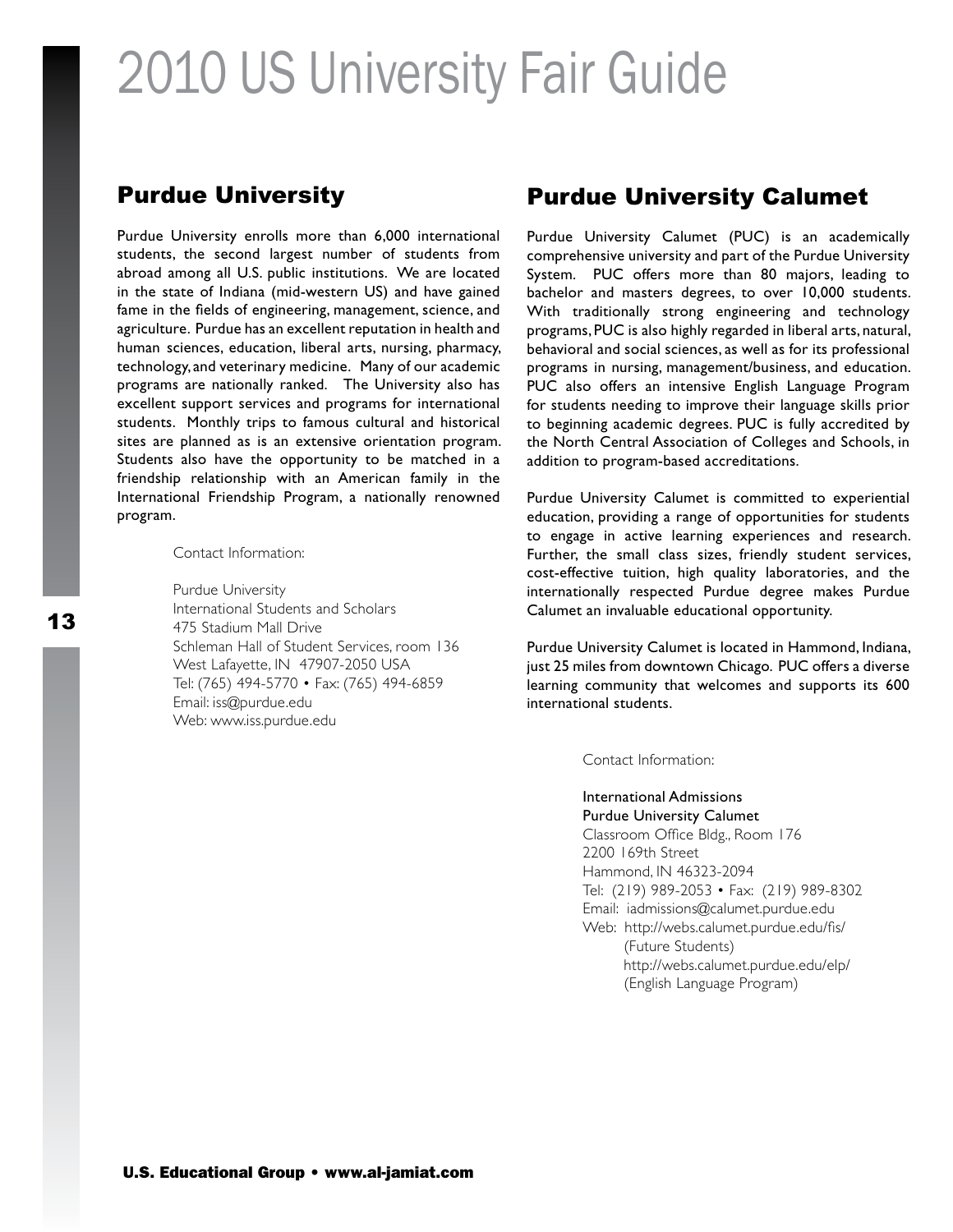### Rochester Institute of Technology (RIT)

#### *Rochester New York campus*

Founded in 1829, career-focused and internationally recognized RIT

offers more than 200 bachelor and 80 masters and PhD degree programs.

RIT is the 15th largest private, coeducational university in the US. With branch campuses in **Croatia, Kosovo and Dubai**, RIT enrolls more than 16,000 students in majors such as Sustainability, Science, Design, Business, Engineering, Computer Science and Hospitality. Merit based scholarships and assistantships are available for high achieving students. RIT offers conditional admission with support from the RIT English Language Center.

#### **RIT upstate New York campus contacts:**

RIT English Language Center Web: www.rit.edu/studentaffairs/elc/

Contact for Undergraduate Applications: Mark McFee BS '97 & MBA '00, Associate Director of **Admissions** Tel: (585) 475-2031 • Fax: (585) 475-7424 Email: admissions@rit.edu Web: www.rit.edu/emcs/admissions/

Contact for Graduate Applications: Sonja Phongsavanh, Associate Director, Part-time and Graduate Enrollment Tel: (585) 475-2229 • Fax: (585) 585-475-7164 Email: gradinfo@rit.edu Web: www.rit.edu/grad **RIT Dubai application contact:** Mrs. Hanan Khamis Director of Student Recruitment & Marketing Tel: +971 4 372 4279 • Fax: + 971 4 372 4285 Email: hkhamis@ritdubai.ae

Web: http://dubai.rit.edu/

### Saint Mary's College

Saint Mary's College is one of the oldest four-year, women's colleges in the United States, having been founded by the Sisters of the Holy Cross in 1844. With a population of nearly 1,700, Saint Mary's has long been recognized for its exceptional undergraduate academic programs and for preparing graduates to make a difference in the world. *U.S. News & World Report* ranks Saint Mary's as one of the top 100 National Liberal Arts Colleges.

The 98-acre campus, set alongside the Saint Joseph River, has great natural beauty. Saint Mary's is located just across the street from the University of Notre Dame, just minutes north of the city of South Bend (population 150,000), and only  $1 \frac{1}{2}$  hours east of Chicago (population 14 million).

The student to faculty ratio at Saint Mary's is 10 to 1. Our small discussion-based classes ensure that our faculty can provide students with personal attention, engage them in lively dialogue, and assist them in coming to know their dreams and aspirations. Merit and Financial based scholarships are available to international students. A new Intensive English Language Program along with conditional acceptance will begin Fall 2011.

Contact Information:

Talia Cerrone International Student & Scholar Services Saint Mary's College 122 LeMans Hall Notre Dame, IN 46556, USA Tel: : +1-574-284-4587 • Fax: +1-574-284-4841 Email: intladmission@saintmary.edu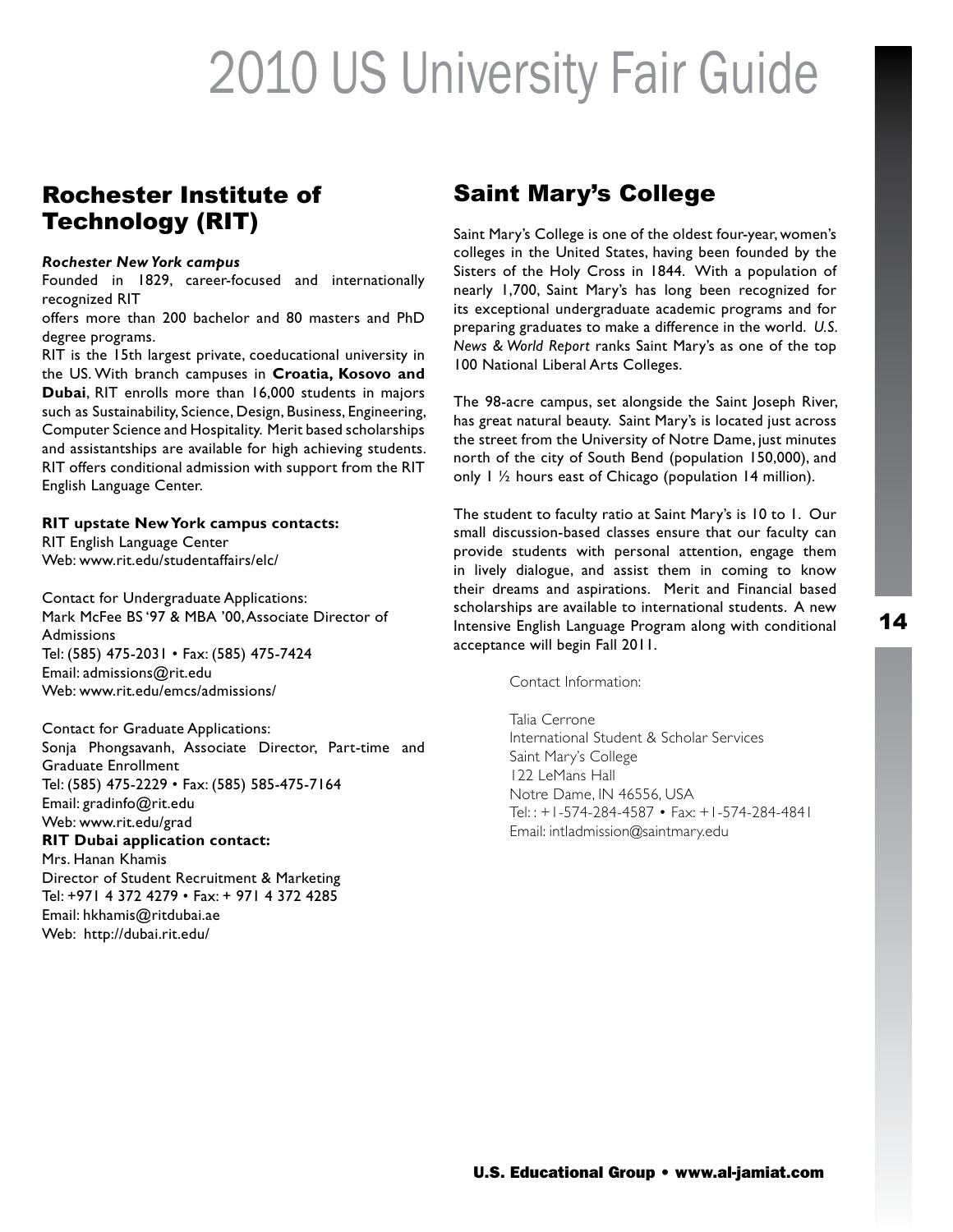### San Jose State University

- Founded in 1857 oldest public institution of higher education in the Western United States and the *1st campus in the CSU system*
- Comprehensive university education, with 134 areas
- Located in the heart of Silicon Valley -San Jose City. 10th largest city in the U.S. and America's center for technology and innovation.
- More than 1,000 Major High Tech Companies are headquartered within 40 km from the SJSU campus.
- Over 32,000 undergraduate and graduate students in 7 colleges
- Ranks 10th in the U.S. of total number of minority graduate
- • Ranks 10th public universities in the Western U.S. offering bachelor's and master's degrees
- Undergraduate engineering programs ranked  $#12$  in the nation by *U.S. News & World Report*
- • Undergraduate Computer Engineering & Industrial/ Manufacturing Engineering both ranked among the top 5 in the nation
- Nearly 200 graduates have founded, co-founded or serve as top-level executives of major public and private companies
- Top provider of engineering, science and business graduates to Silicon Valley
- Ranked 1st in Master's Institution in the United States in 08/09 for total number of international students
- Visit recruitment website at: www.ies.sjsu.edu/recruit

### Savannah College of Art and **Design**

#### **SCAD: The University for Creative Careers**

Savannah College of Art and Design (SCAD) is a private, nonprofit, accredited university with locations in Atlanta and Savannah, Georgia; Lacoste, France; and Hong Kong. Online programs are offered through SCAD-eLearning. SCAD offers B.A., B.F.A., M.A., M.Arch., M.A.T., M.F.A. and M.U.D. degrees. With students from all 50 states and more than 90 countries, SCAD offers comprehensive international student services and an intensive English as a Second language program. For more information about "The University for Creative Careers," visit scad.edu, e-mail admission@scad.edu or call 912.525.5100.

Contact Information:

Vladimir V. Neykov International Admission Representative *India, Middle-East, South Asia, Europe* Savannah College of Art and Design PO Box 2072 Savannah, GA 31402 Tel: (912) 525-5950 • Fax: (912) 525-5986 Mobile: (912) 344-5508 Email: vneykov@scad.edu Web: www.scad.edu

15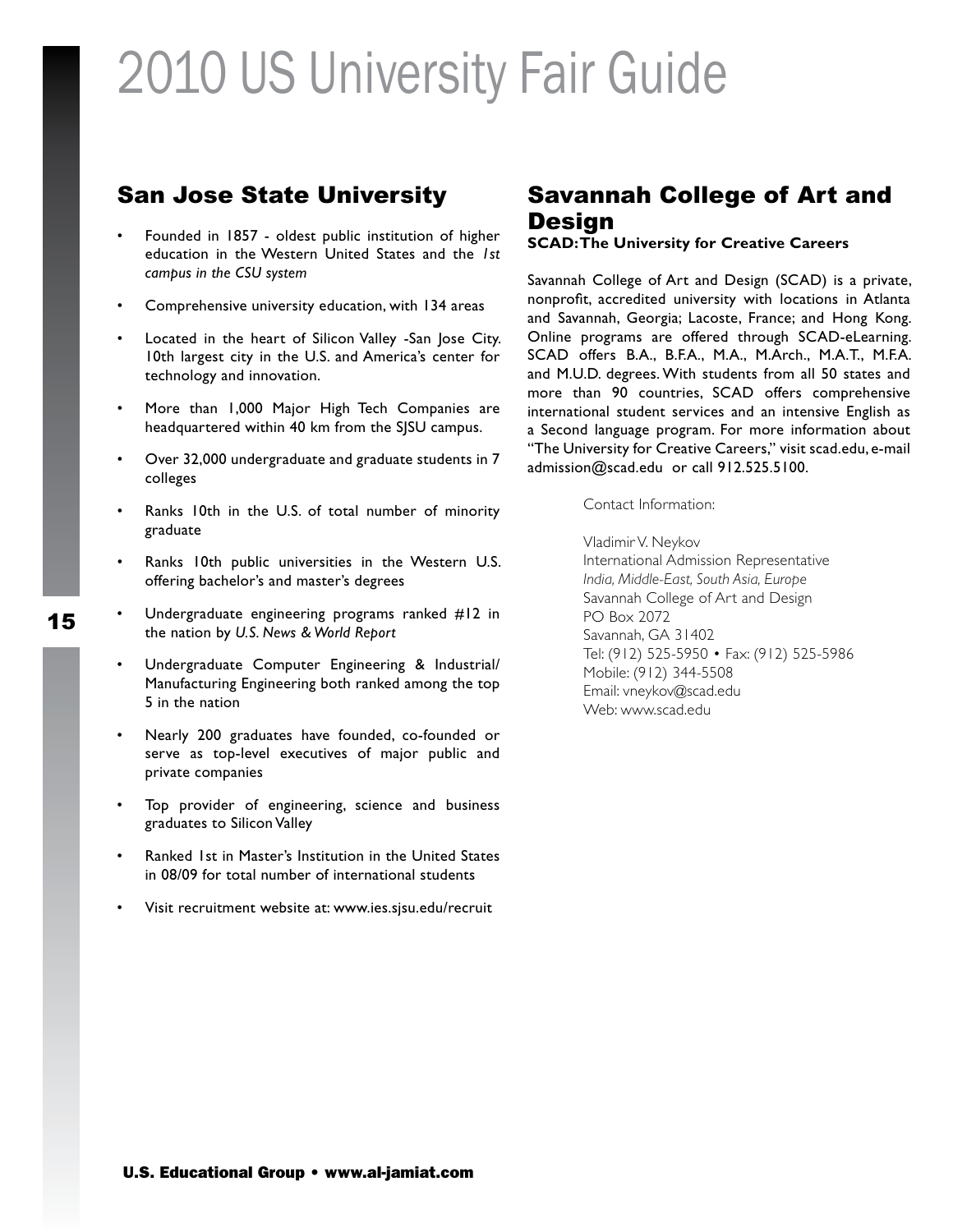### Stony Brook University

Founded in 1957, one of the State University of New York's four University Centers. Stony Brook University is ranked in the top 100 best universities and top 50 public national universities by U.S News & World Report. U.S News also lists 16 of our graduate programs among the top 50 in the nation. We are one of only 63 members of the prestigious, invitation- only Association of American Universities- along with Harvard, MIT, Princeton and Yale, America's top research universities. Stony Brook offers 150 undergraduate programs, many combined degrees, 102 Master's, 40 Doctoral programs, as well as Intensive English (IEC). At Stony Brook students can receive a Bachelor's and Master's in 5 years, in specific fields of study.

We have a cosmopolitan student body hailing from all over the U.S and more than 100 countries. Stony Brook is located in New York on the North Shore of Long Island, 60 miles east of New York City.

Most Popular Undergraduate programs are Biology, Business Management, Computer Science, Economics, English, Health Science, History, and Psychology. Our dedicated faculty are responsible for more than 1,400 inventions. At Stony Brook you will be learning from those who are making the discoveries and generating the knowledge that is changing the world.

Contact Information:

Ms. Stav Boutsis Assistant Director for International Student Admissions

Office of Undergraduate Admissions 118 Administration Stony Brook, NY 11794-1901 Tel: (631) 632-1214 • Fax: (631) 632-9898 Email: Enrollintl@stonybrook.edu Web: www.stonybrook.edu

### Suffolk University

Suffolk University, like its home city of Boston, is alive with intellectual and cultural vigor. Founded in 1906, Suffolk is a four-year private, coeducational, fully accredited university offering undergraduate and graduate degrees in more than 70 areas of study through its College of Arts and Sciences, Sawyer Business School and Law School. A diverse population is comprised of 5000 undergraduate students and 3000 graduate students. Our international students are represented by 102 different countries. Internship and cooperative education opportunities available to all students. With campuses on three continents: Boston; Madrid, Spain; Dakar, Senegal, Suffolk has expanded its founding vision of opportunity to a global stage.

Contact Information:

Undergraduate Contact Information: Suffolk University Undergraduate Admission 8 Ashburton Place Boston, MA 02108-2770, USA Tel: (617) 573-8460 Email: admission@suffolk.edu Web: www.suffolk.edu

Graduate Contact Information: Suffolk University Office of Graduate Admission 8 Ashburton Place Boston, MA 02108-2770, USA Tel: (617) 573-8302 Email: grad.admission@suffolk.edu Web: www.suffolk.edu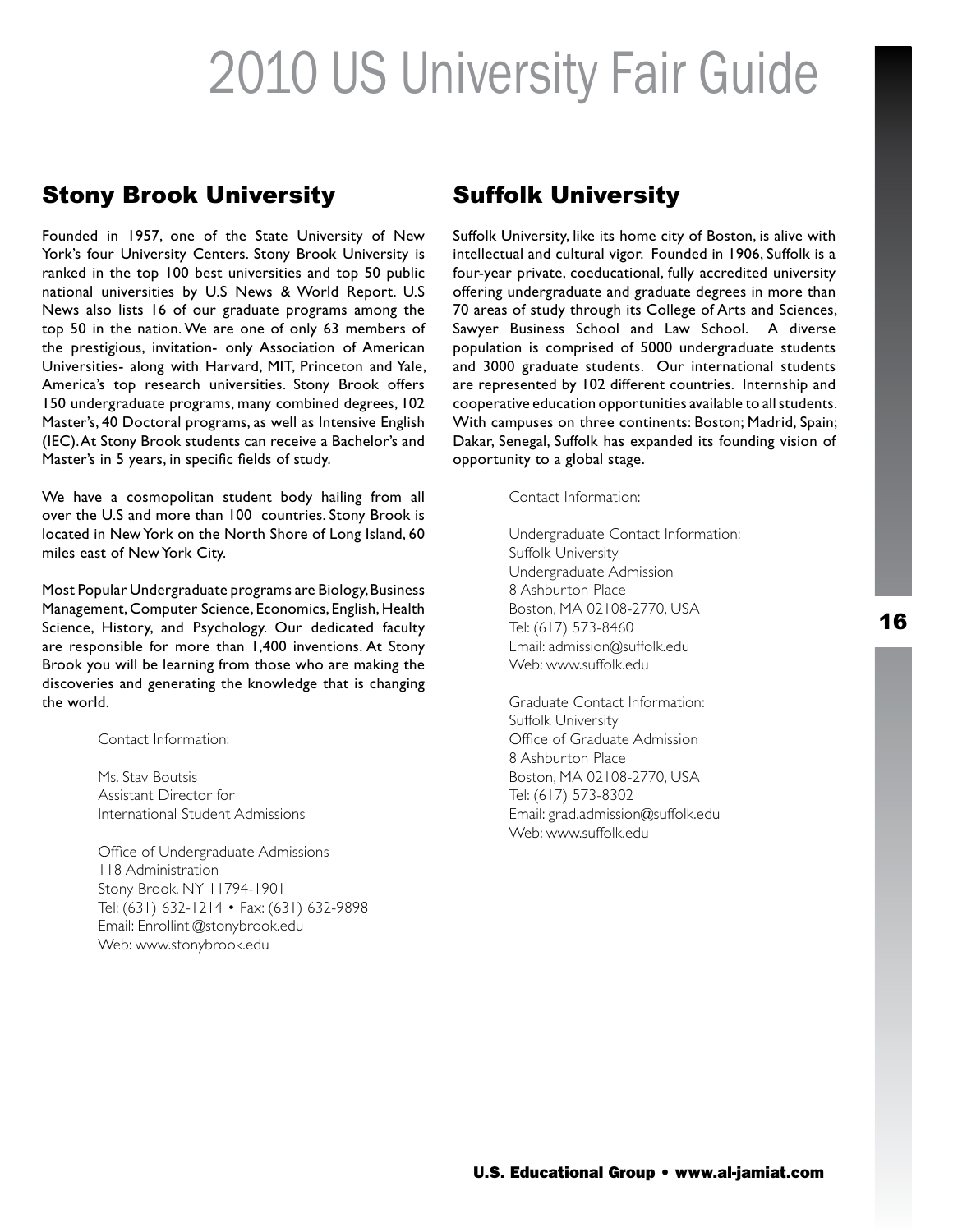#### Sylvan Learning Center

**Sylvan Learning Center, the world's leading provider in supplemental education with over 900 locations in the United States, Canada and aboard. Founded in 1979 for children in grades pre-K through 12 and beyond. Sylvan has helped more than 2 million students achieve their academic goals. Currently operating throughout the GCC in Abu Dhabi, Bahrain, Dubai, Kuwait, & Qatar with new centers opening soon, including Saudi Arabia.**

**SAT/ACT Prep-** Sylvan is nationally recognized as a leader in SAT/ACT preparation. **TOEFL**- Our students will develop the reading, listening, speaking and writing skills necessary to do well on the exam. **High School Math**-With college just around the corner, you'll want to make sure your child has every advantage to build a solid gradepoint average in math while developing a lifelong aptitude for real-world problem solving. **High School Writing**-Our writing programs are crafted to help your teen tackle tough writing assignments in the classroom and prepare for the SAT\*/ACT® with a sense of purpose and confidence., **High School Reading**- Sylvan offers high school-level tutoring that is guaranteed to improve those skills that students need to better process, analyze and retain written information, regardless of subject., **Advanced Reading**-Sylvan's unique approach is designed to help your child deal with an increased workload by mastering skills that dramatically increase reading speed, improve comprehension and enhance retention. **Study Skills**- Sylvan's Study Skills program helps high school students improve classroom and test performance, learn more material in less time, and enjoy time studying. **Help with Homework.**

Contact Information:

For In Center or Online instruction, please contact us today at www.SylvanLearning.com

### The University of Arizona

The University of Arizona is a premier student-centered research institution. Founded in 1885, the UA is one of the largest universities in the U.S., with 38,000 students enrolled from 119 countries. It is one of the nation's top 20 public research institutions, offering 334 undergraduate, graduate, and professional degrees.

Whether in teaching, research, outreach or student engagement – quality, access, and discovery are the defining attributes of the UA's mission. We believe strongly that a student body with personal perspectives from around the globe enhances the college experience for all students.

The National Science Foundation ranks the UA No. 24 in research and development expenditures among public and private universities and colleges, and No. 16 among public universities and colleges. It is one of the country's best colleges according to U.S. News & World Report, America's Best College 2010 edition, and consistently ranks as one of the nation's best values for colleges by The Princeton Review, 100 Best Value Colleges.

Students may apply for **Conditional Admission** (for more information see: http://www.cesl.arizona.edu/endorsement. htm). Candidates meeting academic admissibility may fulfill English requirements with TOEFL, IELTS, or Endorsement by the UA Center for English as a Second Language (CESL).

Contact Information:

Tel: (520) 621-4627 Email: sponstud@email.arizona.edu Web: http://internationalstudents.arizona.edu

17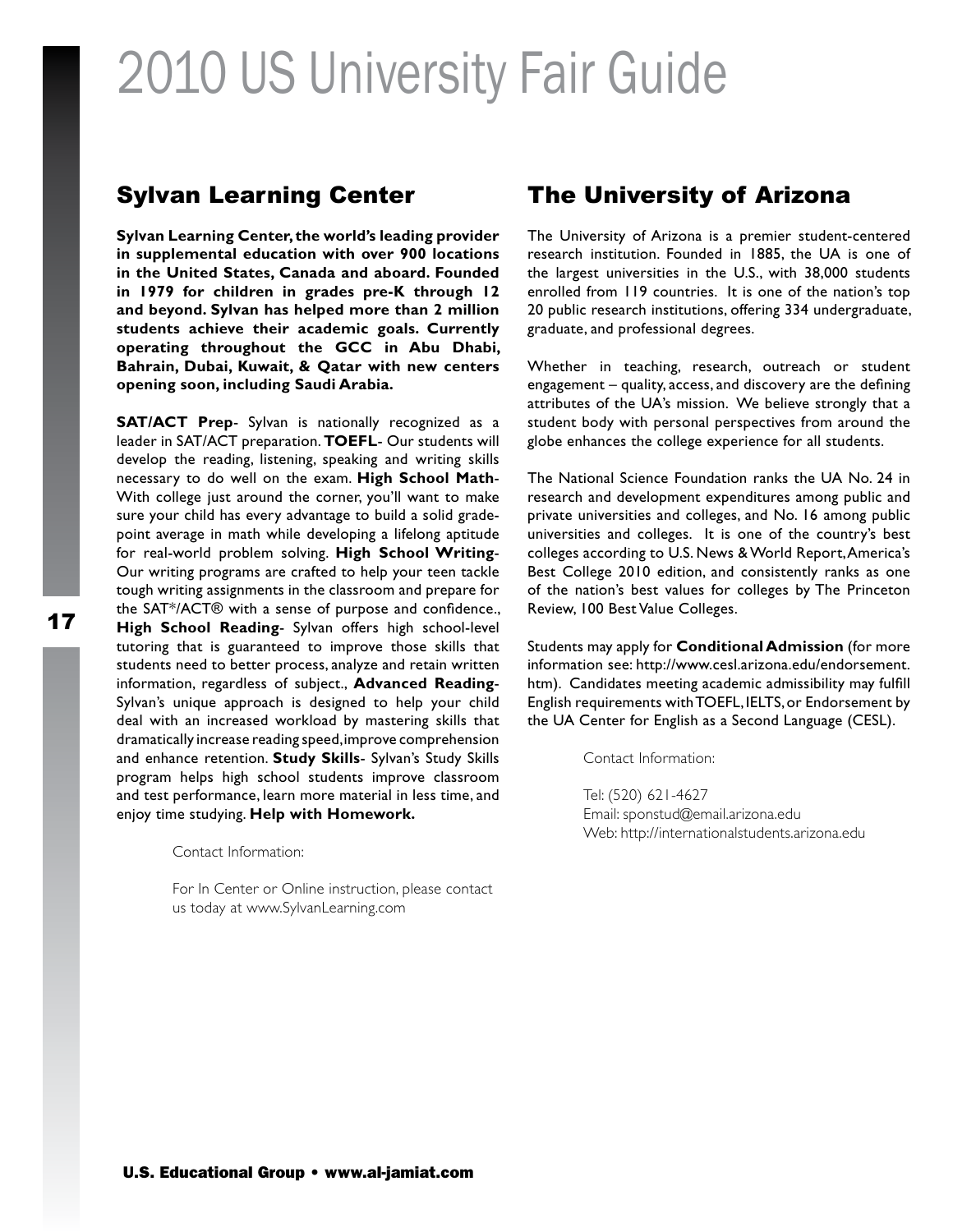### University at Buffalo, The State University of New York

University at Buffalo (UB) is the State University of New York's (SUNY) most comprehensive university center. Students are among a diverse community of 28,000 students, pursing from more than 100 undergraduate programs, 112 master's, and 98 doctoral-level programs, as well as studies in the English Language Institute (ELI). In addition to its College of Arts and Sciences, with twenty-eight departments, UB has schools of architecture, dental, medicine, education, engineering, law, management, medicine,nursing, pharmacy, public health & health professions, and social work. A leading faculty with cutting-edge research makes UB a leading public research university.

Contact Information:

Mr. Raymond Lew International Enrollment Management University at Buffalo The State University of New York 411 Capen Hall Buffalo, NY 14260-1604 Tel: (716) 645-2368 • Fax (716) 645-2528 Email: intiem@buffalo.edu Web: www.buffalo.edu/intiem

### University of Bridgeport

The University of Bridgeport, founded in 1927, is an international, doctoral intensive comprehensive university, with award-winning academic programs in over 120 programs of study on the undergraduate and graduate degree level. Conditional admission is available.

Scholarships are awarded to outstanding undergraduate and graduate students. UB is among America's strong international universities with 25 percent of our students coming from overseas. With 5,500 students from more than 80 countries University of Bridgeport prides itself in being real world "experience in globalization." One hour north of New York City, UB's prime location provides exceptional opportunity for educational and cultural opportunities, as well as important prospects for internship and co-op positions in recognized national and international companies.

Contact Information:

Mr. Steven Boyd Director of International Admissions 126 Park Avenue Bridgeport, CT 06604 Tel: (203) 576-4038 Email: sboyd@bridgeport.edu Web: www.bridgeport.edu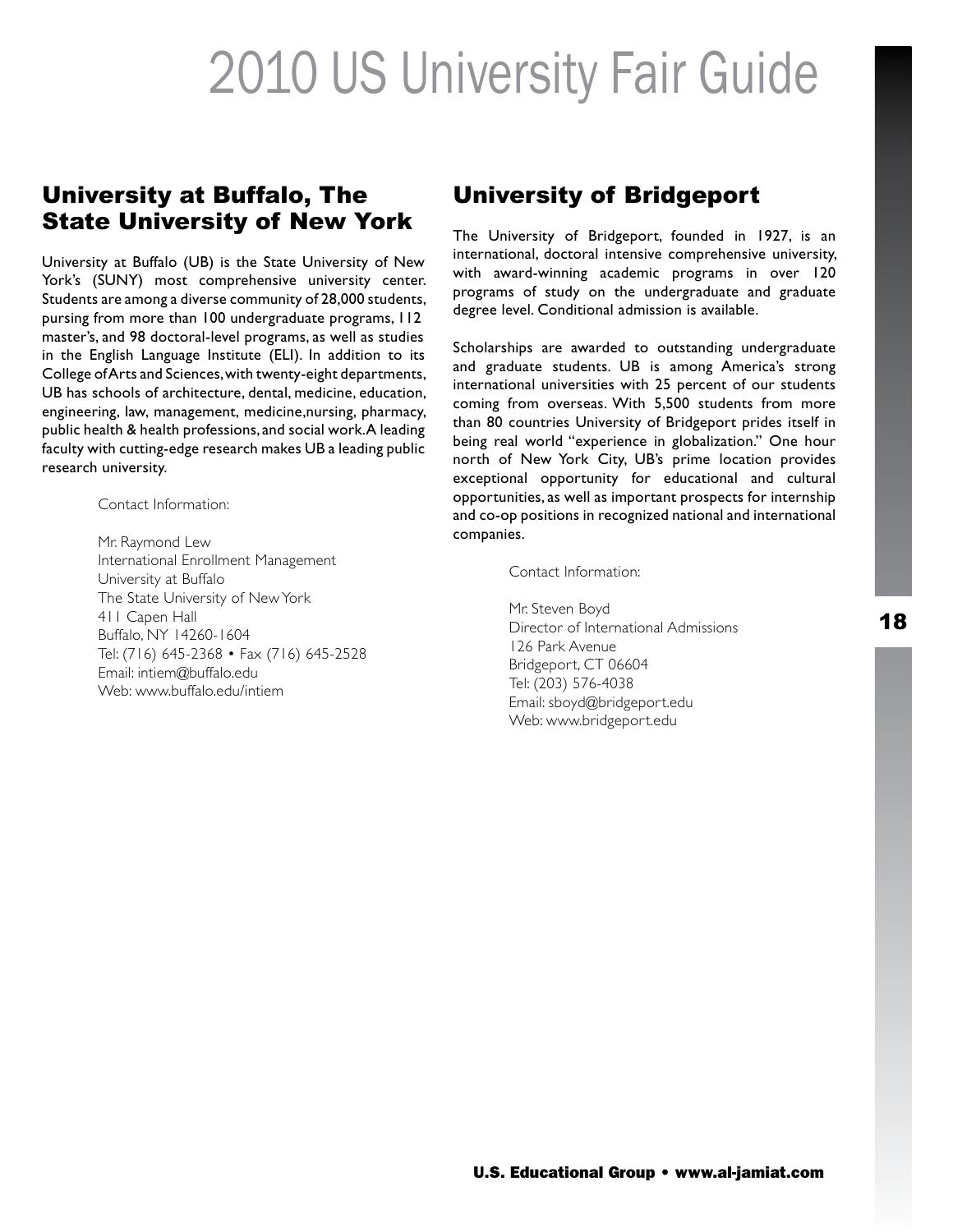### University of California, San Diego

#### **University of California, San Diego Extension International Programs**

With eight Nobel Prize winners on its faculty, University of California, San Diego is ranked as one of the top universities in the U.S. Situated on over five square kilometers overlooking the Pacific Ocean, UC San Diego is located in "America's Finest City," known for its superb weather, safety, natural beauty, tourist attractions, and excellent business and research environment. In keeping with UC San Diego's strong academic reputation, UC San Diego Extension's English Language Institute (ELI) and International Programs offer the finest English language, university credit, & professional certificate programs in the United States. Extension's ELI and International Programs are located right on campus. ELI's teachers are experts with master's degrees and many teaching specialties. Students in our various English language and academic programs have access to University and University Extension resources such as native-speaker conversation leaders, computer labs, a state of- the-art language lab, Student Health Services, and a wide variety of core and elective courses for personal, academic, and professional development. In addition, our highly experienced International Student Services staff organize recreational activities, provide housing information, advise students about their study and career objectives, and give expert advice on immigration and visa issues. We hope you choose UC San Diego Extension's English Language Institute and International Programs for a very "California Cool" study abroad experience.

Contact Information:

Ms. Roxanne Nuhaily Director of International Studies 9500 Gilman Drive MC-0176D La Jolla, CA 92093-0176 Tel: (858) 534-6784 • Fax: (858) 534-5703 Email: ipinfo@ucsd.edu Web: www.ip.extension.ucsd.edu

### University of Central Florida

The University of Central Florida (UCF) is one of the largest metropolitan research universities in the U.S.A. and is located in beautiful Orlando, Florida. UCF's combination of quality academics, cutting-edge research opportunities and active student life make it an exciting place to earn your degree.

UCF is a multi-campus university with more than 50,000 students and a variety of academic programs in engineering, business, medicine, science, arts and more! Students from more than 140 countries are represented at UCF and international students receive quality support from the university's "International Services Center."

UCF's 1,415-acre main campus provides a comfortable setting for learning with modern, new facilities that have the latest in technology and innovation. In addition to advanced science and computer labs, UCF offers dining services, health services, campus housing and recreational centers. Students also have a variety of entertainment and group activities to choose from including sports, student clubs and cultural events – not to mention off-campus entertainment such as Disney World and Universal Studios. Start now and make your educational dreams come true at UCF!

Contact Information:

Mark Hartman Recruiting Coordinator University of Central Florida International Services Center 4000 Central Florida Blvd. Orlando, Florida 32816, USA Tel: (407) 823-1230 Email: mdhartma@mail.ucf.edu Web: www.intl.ucf.edu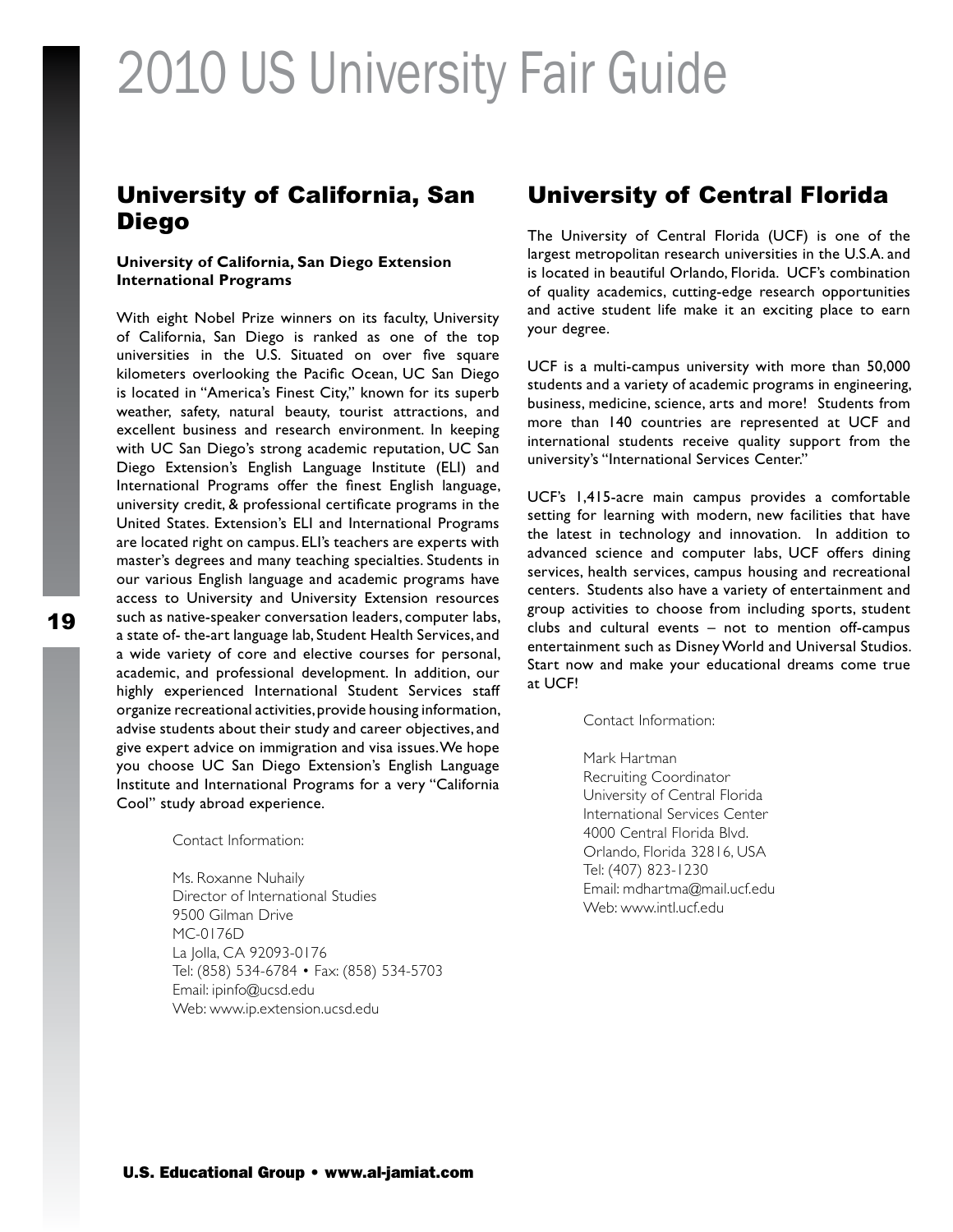### University of Central Missouri

Founded in 1871, the University of Central Missouri (UCM) is an acknowledged leader in program specific accreditations among Missouri's public universities. The University of Central Missouri is located in the heart of the United States and offers over 180 undergraduate and graduate programs. Providing students with quality academic programs at an affordable price has always been a top priority and we are proud to have been named a "Best Value" and "Best in the Midwest" by The Princeton Review. UCM is accredited by the North Central Association of Colleges and Schools.

UCM's English Language Center assists students granted conditional admission in improving their level of English proficiency. Our English Language Center enjoys an excellent reputation and is the first Intensive English Program in the state of Missouri to be officially recognized by the Commission of English Language Program Accreditation.

Contact Information:

Charles W. Petentler Director of International Admissions Ward Edwards 1200 University of Central Missouri Warrensburg, MO 64093 Tel: (660) 543-4762 • Fax: (660) 543-4201 Email: PETENTLER@ucmo.edu

### University of Colorado Denver

www.International.ucdenver.edu/Admissions

The University of Colorado Denver (UC Denver) Downtown Campus is the only comprehensive, public research university in Colorado's capital. With a history extending back to 1912, UC Denver is committed to becoming the nation's premier urban university while maintaining high standards for admission and scholarship in all seven of its Downtown Campus colleges and schools.

The Downtown Campus offers more than 90 degree programs at the bachelor's, master's, doctoral, and education specialist levels, as well as numerous minor, certificate, and licensure programs. Class sizes are small, with a student– faculty ratio of 15:1. UC Denver has hosted students from more than 125 countries. The Downtown Campus is accredited by the North Central Association of Colleges and Schools and has been recognized with recent grants from the U.S. Department of Education and the U.S. Department of Justice, among others. The *U.S.News & World Report* has featured many university programs in their "*America's Best Graduate Schools*", The *Princeton Review* named the university a "*Best Value*" college and the Best Western Colleges has rated UC Denver as "Best in the West." Denver rests along the foothills of the majestic Rocky Mountains. Its elevation at 5,280 feet makes Denver known worldwide as the "Mile High City." The city is a thriving center for dining, arts and entertainment. Check us out at www.International. ucdenver.edu/Admissions.

Contact Information:

Derrick Alex Director, International Admissions Tel: (303) 315-2234 \* Fax: (303) 315-2246 Web: www.ucdenver.edu/admissions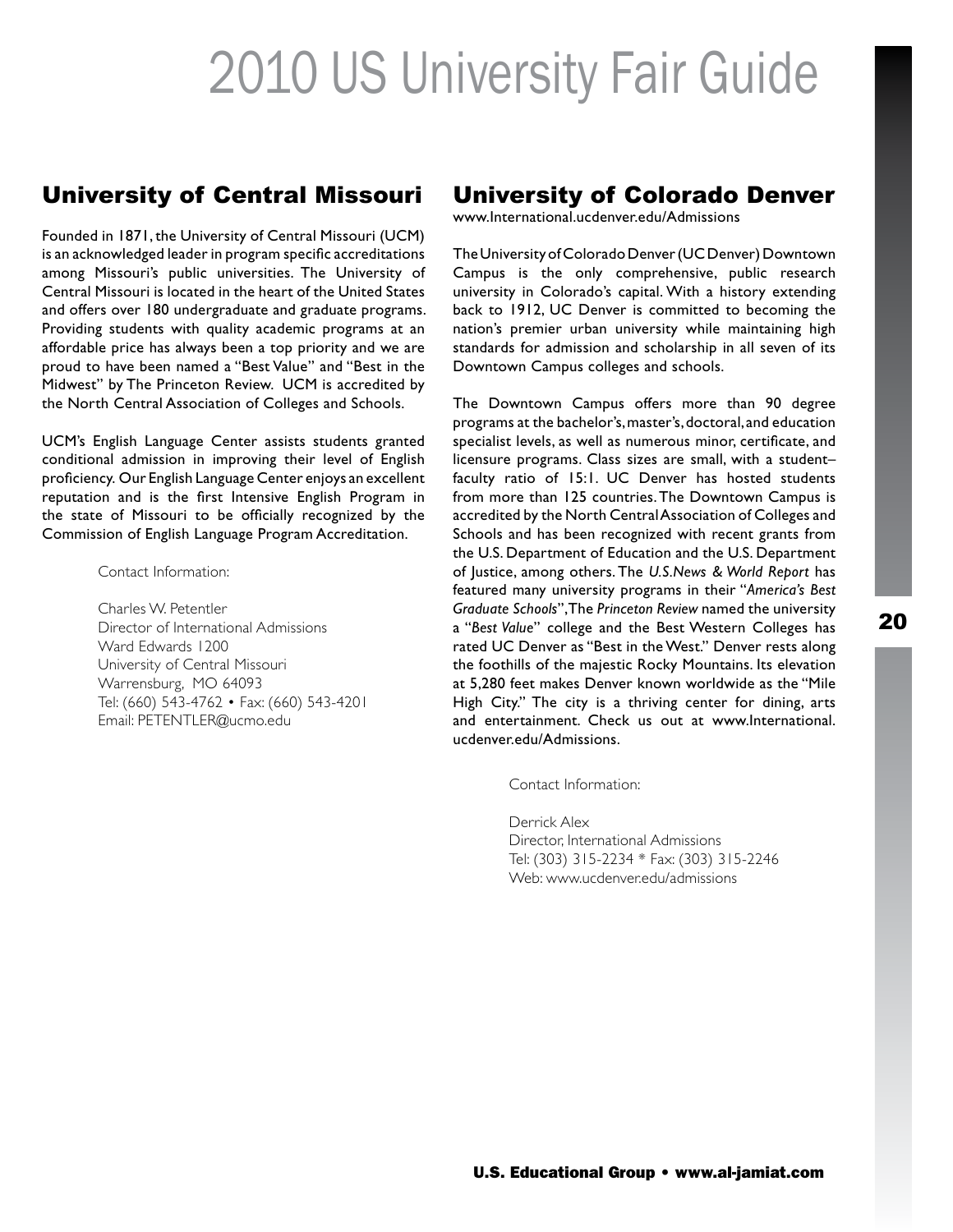#### University of Evansville

The University of Evansville recognized by U.S. News and World Report as  $#$  10 Overall among Midwestern Universities and #2 for Best Value, is an independent, residential, private, liberal arts university. The University offers more than 80 accredited bachelor's degrees in arts/ sciences, business, education, engineering and computer science, fine arts and health sciences. Business programs hold AACSB international accreditation; engineering and computer science programs, ABET accreditation.

Additionally, UE has been awarded the American Society of Civil Engineers' prestigious Walter LeFevre Award for 2009, as the number one civil engineering program in the U.S., among small universities.

An incredibly active campus, UE is made up of students from over 50 countries and 39 states, who can easily get involved in one or more of our 170 student organizations, from intramural sports to student government. Located in southwestern Indiana, bordered by the Ohio River, the University offers a safe, friendly community, academic scholarships ranging from \$6,500 - \$15,000 per year, a 13:1 student/faculty ratio, an Intensive English Center and conditional undergraduate admission. International students are assisted with internship and/or coop opportunities as part of their academic programs and also with practical work experience and/or assistance with graduate programs following graduation.

Contact Information:

Ms. Beverly Fowler Director, International Admissions and Recruitment University of Evansville 1800 Lincoln Avenue Evansville, IN 47722 Tel: (812) 488-2146 • Fax: (812) 488-6389 Email: bf28@evansville.edu Web: www.evansville.edu

### University of Iowa

The University of Iowa is a comprehensive public university founded in 1847. It is ranked among the top 5% of public universities in the United States by U.S. News & World Report. More than 30,000 students enroll in our university each year. There are students from every US state and from nearly 115 different countries. UI offers more than 100 undergraduate areas of study, with popular programs for international students in business, actuarial science, engineering, biology, and open majors. UI also offers more than 100 areas of graduate and professional study including the most common majors in business (MBA), actuarial science, chemistry, pharmacy, music, computer science, and engineering. UI offers a full-time intensive English study program as well as ESL courses in conversation skills, pronunciation, grammar, reading, and writing. Orientation activities for new students feature activities organized by International Programs and nationality student group assistance. Students will find a beautiful campus in a safe and friendly small town in the heart of the Midwest, with the vibrant atmosphere of much larger city.

#### The University of Iowa: A Promise of Excellence…a Future of Achievement

Contact Information:

The University of Iowa Office of Admissions 115 Calvin Hall Iowa City, IA 52242-1396 Tel: (319) 335-3847 • Fax: (319) 335-1535 Email admissions@uiowa.edu Web: www.uiowa.edu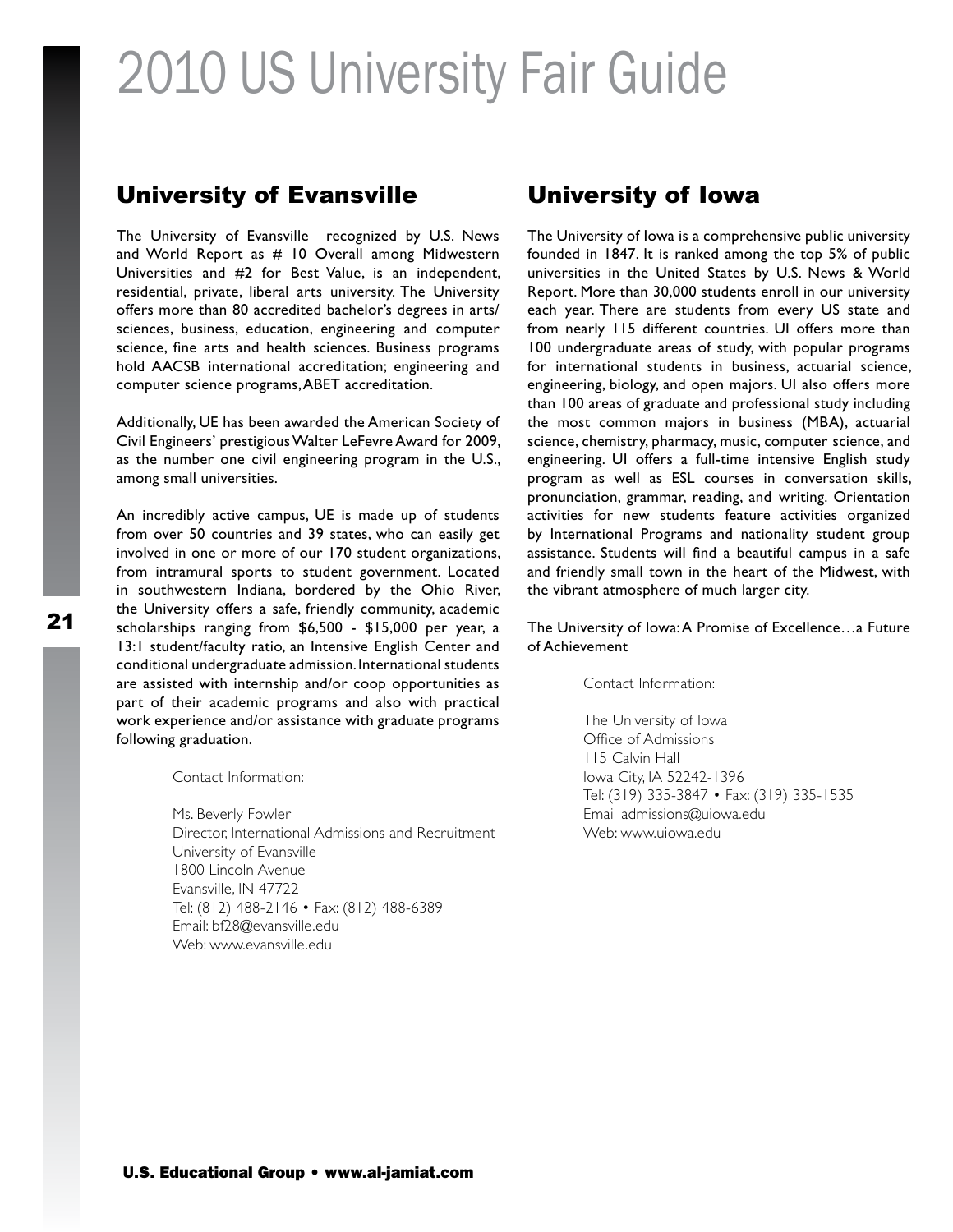### University of Miami

#### **Coral Gables, Florida**

Located in the diverse, sub-tropical cultural gateway of South Florida, the University of Miami with its 9 undergraduate schools and colleges and more than 150 undergraduate programs is a powerhouse of the most instrumental people and places shaping the world of tomorrow. Classes are structured with an emphasis on the individual, enabling you to build personal relationships with your professors and mentors. They ensure that hands-on research, leadership, and outreach opportunities are available to you the moment you set foot on campus. Our signature "Hands-on, Early on" approach nurtures curiosity and exploration of the world outside the classroom while also bringing the world to the University of Miami campus. The value of a University of Miami education is the ability to become part of this vast and renewable resource, gaining knowledge, inspiration, camaraderie, and connections that will prove invaluable for years to come. The University of Miami is accredited by the Southern Association of Colleges and Schools and by 22 professional accrediting agencies.

Contact Information:

Ms. Elissar Kurban Recruiting Specialist Office of International Admission 5202 University Drive 214 Merrick Building Coral Gables, Florida 33124 Tel: (305) 284-2271 • Fax: (305) 284-6811 Email: e.kurban@miami.edu SKYPE: intladmissionofficer

### University of Michigan-Flint

The University of Michigan-Flint is one of three campuses of the internationally-renowned University of Michigan system. UM-Flint is located in the lively urban setting of downtown Flint, Michigan. For over 50 years, UM-Flint has been committed to the highest standards of teaching, scholarship, and creative endeavors. Students may choose from over 120 undergraduate and 44 graduate programs in the liberal arts and in a number of pre-professional and professional fields.

#### **English Language Program (ELP)**

Our English Language Program is designed to develop students' skills in reading, vocabulary, writing, grammar, listening, and speaking for academic purposes. Full time students receive 20 hours per week of English instruction combined with cultural immersion. Conditional admission to the University of Michigan-Flint is possible for qualified candidates.

Contact Information:

James Logan Undergraduate and Graduate International **Admissions** University of Michigan-Flint 219 University Center 303 East Kearsley Street Flint, Michigan 48502, USA Tel: (810)762-0867 Email: ic@umflint.edu Web: www.umflint.edu/international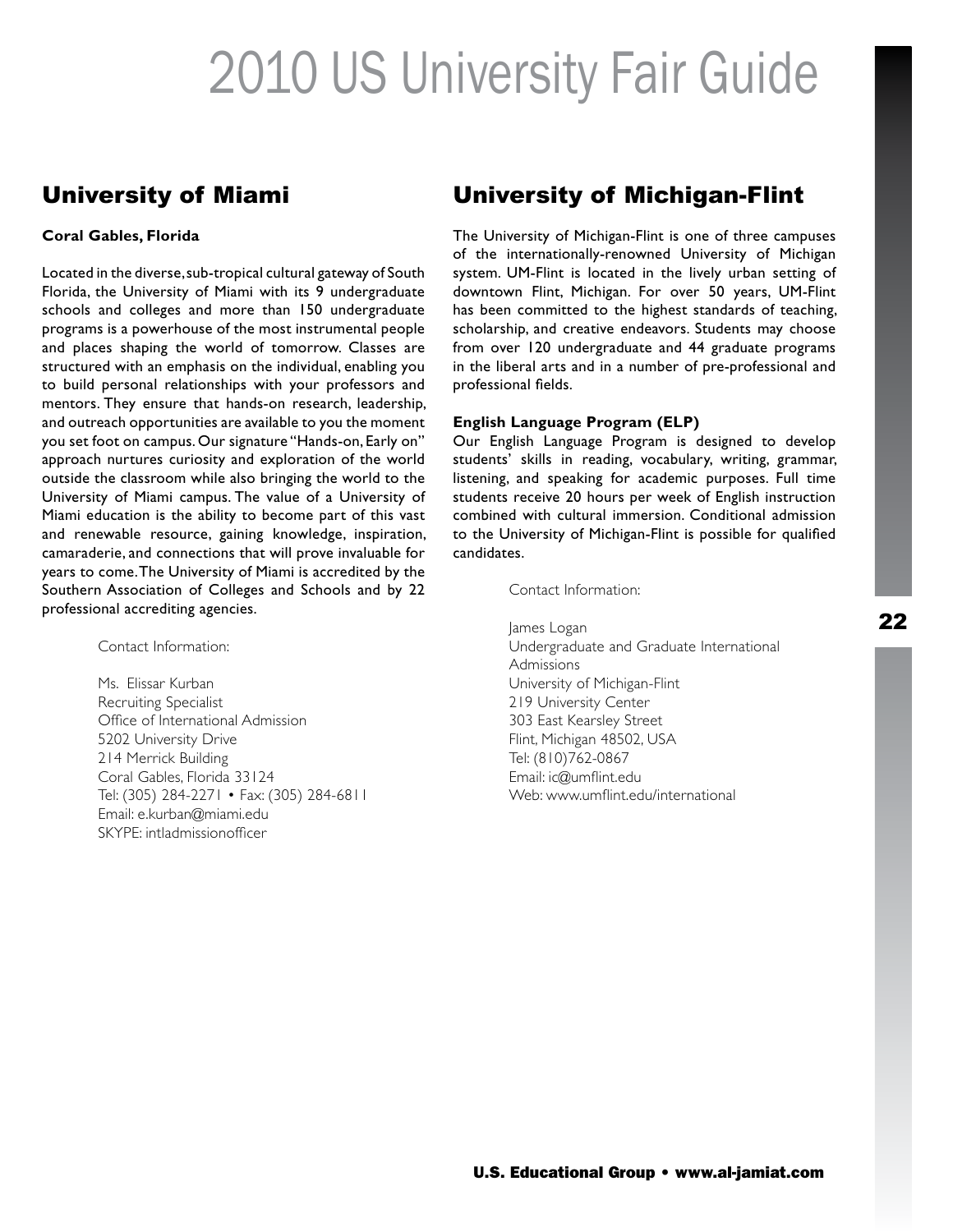#### University of New Haven

Founded in 1920, The University of New Haven (UNH) is a private, comprehensive university located in West Haven, Connecticut, just an hour and a half drive from New York City and less than three hours from Boston, Massachusetts. UNH is fully accredited by the New England Association of School and Colleges (NEASC), the Board of Governors of the Connecticut Department of Higher Education and the Accreditation Board for Engineering and Technology (ABET).

UNH offers a rich variety of Bachelor's and Master's degree level programs in a wide range of fields such as **Accounting, , Biology, Chemistry, Math, Business Administration, Finance, MBA, Criminal Justice and Forensic Sciences, Computer Science, , Electrical Engineering, Engineering Management, Heath Care, Human Nutrition, Mechanical Engineering, Industrial Engineering, Environmental Engineering Pre-Medicine, Pre-Law, etc.** UNH grants generous merit scholarships for qualified international students. To apply, please go to www.newhaven.edu/admissions/ internationaladmissions/

The University of New Haven also offers conditional acceptance to those who are academically admissible but who do not have the required TOEFL score of 75 IBT or IELTS score of 6.0. The ELS-New Haven Center, located at the UNH campus, offers English language training to non-English speakers. Conditionally admitted students will be allowed to begin their academic studies at UNH upon the successful completion of ELS Level 112. A separate ELS application is required. To apply, please visit go to www.els. edu/newhaven

#### Contact Information:

Mr. Ashraf Zawaideh, M.S. Associate Director of International Graduate Admissions University of New Haven 300 Boston Post Road West Haven, CT 06516 Tel: (203) 931-2910 • Fax: (203) 932-7137 Email: azawaideh@newhaven.edu Web: www.newhaven.edu

### University of Oregon

The Oregon O is the ultimate symbol for learning, an unending process throughout your life.

The University of Oregon is all about energy and education, action and adventure, opportunities and outcomes. The UO's commitment to academic excellence draws wellrounded students and faculty members to the university's 263 comprehensive academic programs, many of which rank number one in Oregon and among the top 20 in the nation.

A leader in sustainability, the UO is based in the classic college town of Eugene, in a region known for creativity, innovation, and outdoor adventure. The best ways to decide if the UO is right for you are to visit the beautiful campus, or take an online virtual tour.

At the UO you'll learn to think globally, studying alongside a diverse student body hailing from every U.S. state as well as 85 countries. And when you're not in class, you'll find yourself circling back to the cultural and social opportunities of the UO's rich student life, including more than 250 student organizations and plenty of chances to cheer on the nineteen Oregon Ducks NCAA Division I sports teams.

Apply yourself. Apply for admission. And come around to our brand of circular thinking.

Choose Oregon.

Contact Information:

Robert Hardin Assistant Director of Admissions for International Recruitment University of Oregon 240 Oregon Hall Eugene, Oregon 97403-1217, USA Tel: (541) 346-3201 Email: uoglobal@uoregon.edu Web: www.uoregon.edu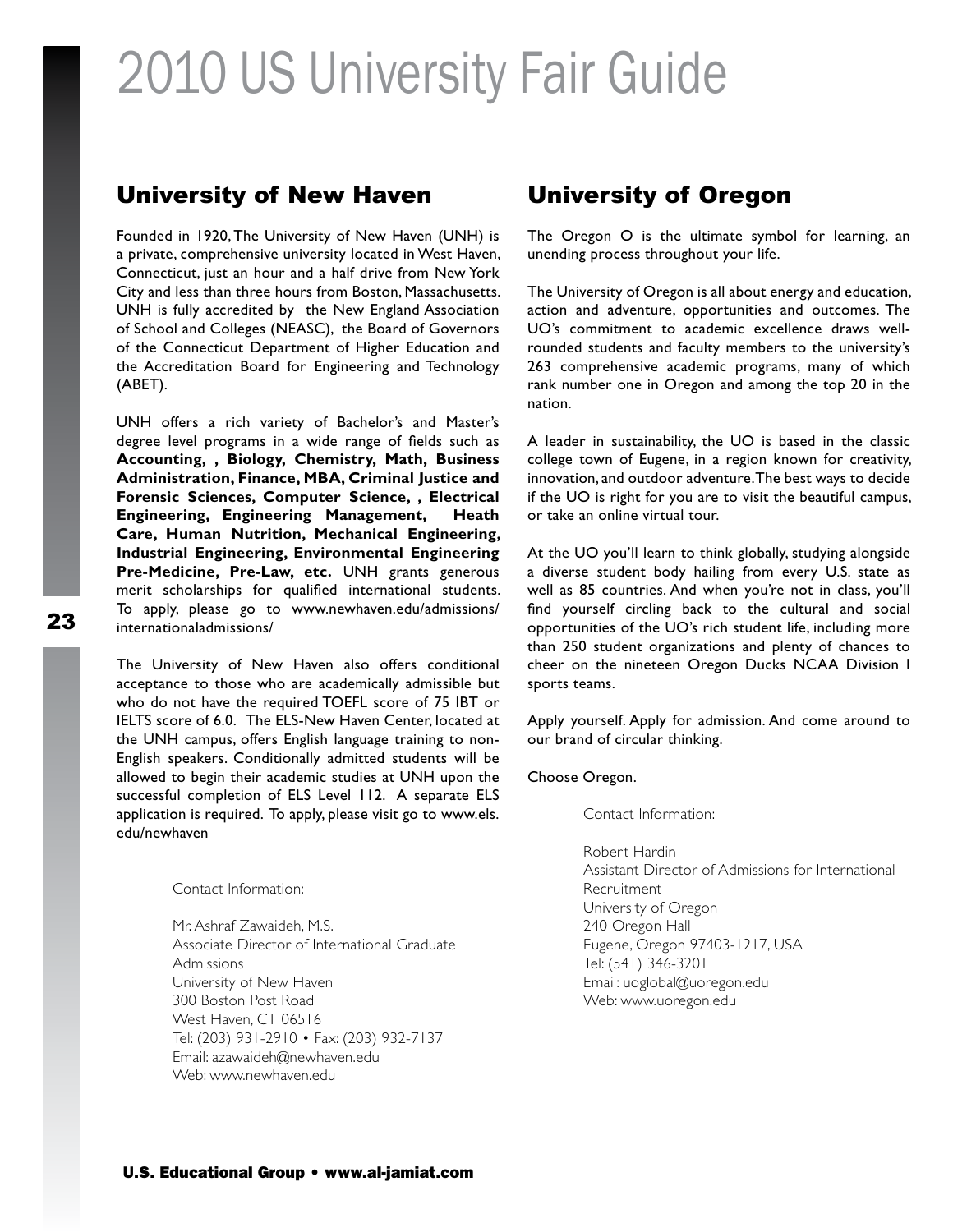### University of Southern California

#### **USC Language Academy | Intensive English Program |**

The USC Language Academy is the Intensive English Program at the University of Southern California. In the heart of Los Angeles, the Academy offers high-quality, year-round English as a Second Language (ESL) instruction for academic and professional preparation, as well as everyday use. With seven levels of instruction from beginning to advanced, students receive 21 hours of instruction per week in small, studentfocused classes taught by experienced, dedicated faculty.

The USC Language Academy helps students rapidly improve their English skills through a rigorous program of study, campus involvement, and educational activities. Courses focus on reading, writing, oral skills and grammar, with electives and language labs to enhance learning. Many Academy students pursue higher education in the United States, and about 30% are admitted to degree programs at USC. Students enjoy full access to USC's beautiful 226-acre campus and facilities, including libraries, computer labs, dining, fitness center, and year-round campus housing.

Contact Information:

Gilbert Cho, Admission & Immigration Advisor USC Language Academy University of Southern California 950 West Jefferson Blvd. JEF200 Los Angeles, CA 90089-1292 Tel: (213) 740-0080 • Fax: (213) 740-0088 Email: langacad@usc.edu Web: www.usc.edu/langacad Online application: www.usc.edu/app

### University of South Carolina

Named one of the Top 15 "Up-and-coming National Universities" in 2010 by U.S. News & World Report, the University of South Carolina offers unlimited opportunity for scholars from around the world. Since 1801, the University of South Carolina has fostered students' passion for learning and encouraged academic excellence. South Carolina is known for its friendly, welcoming people, and our friendly staff in International Student Services are experienced in helping international students transition to university life.

The university offers a wide variety of outstanding majors, from business and engineering to the humanities and arts, in 14 degree-granting colleges. Our undergraduate International Business program is ranked no. 1 in the USA and our graduate International Business program is ranking no. 3. In addition, the university has received the Carnegie Foundation's highest tier of research universities receiving \$210 million in external research funding for fiscal year 2009.

The English Programs for Internationals offers small classes averaging 12–15 students in a safe and friendly setting with highly qualified, experienced instructors and conversation partners. The program provides 20 hours of intensive English language instruction per week along with conditional admission to all undergraduate and many graduate programs.

Contact Information:

English Programs for Internationals 803-777-3867 epi-info@epi.sc.edu www.epi.sc.edu

Office of Undergraduate Admissions 803-777-7700 admissions-ugrad@sc.edu www.sc.edu/admissions

Graduate Admissions 803-777-4243 gradapp@ mailbox.sc.edu www.gradschool.sc.edu

Moore School of Business Graduate Programs 803-777-4346 gradinfo@moore.sc.edu http:// mooreschool.sc.edu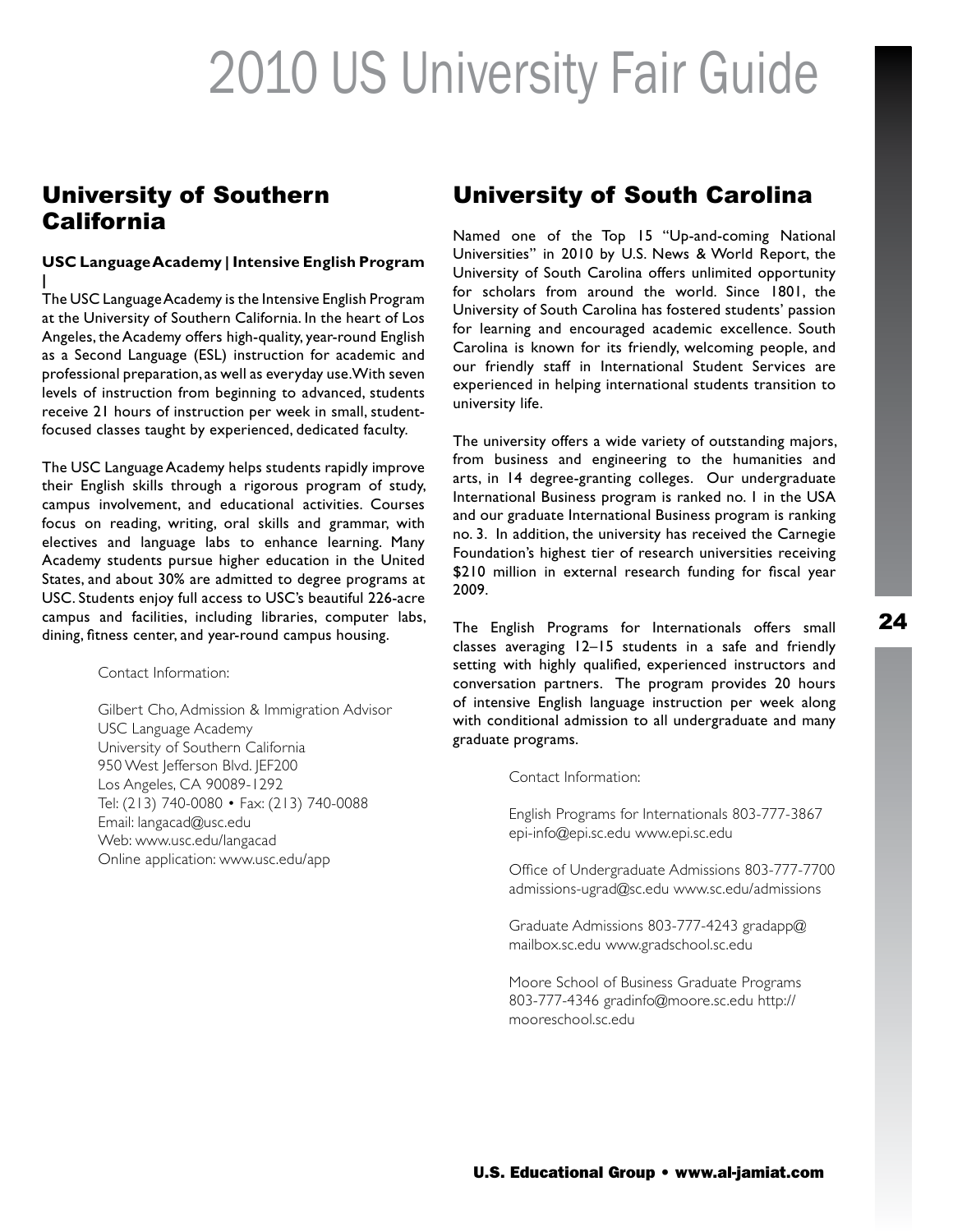### University of Toledo

The University of Toledo is one of 13 state universities in Ohio. It was established in 1872 and became a member of the state university system in 1967. The University of Toledo is the third-largest public university with a current student enrollment of 23,000 students. UT is a community built around eleven colleges including Engineering, Business Law, Pharmacy, and Medicine, matched by only a handful of public universities nationwide. UT's main campus, located along the banks of the Ottawa River in a residential section of the city, includes historic buildings, modern facilities, contemporary residence halls and abundant green space. The University of Toledo Health Science Campus is home to UT Medical Center hospitals and clinics and many of UT's health-science research and education programs that are teaching the next generation of physicians, nurses and other health care professionals. The University is home to students from across the United States and over 100 countries worldwide.

Contact Information:

Mark Schroeder Associate Director Office of Undergraduate Admission Toledo, Ohio 43606-3390 Tel: 419-530-1213 • Fax: 419-530-5745 Email: mark.schroeder5@utoledo.edu Web: www.utoledo.edu

### Willamette University MBA

#### **(Master of Business Administration)**

Early Career MBA • MBA for Career Change Located in the beautiful Pacific Northwest United States, Willamette University offers an MBA program specifically designed to prepare students for their first professional career position, career change or advancement through an innovative curriculum and a hands-on learning experience.

The **Early Career MBA** is designed for recent college graduates and applicants with limited work experience who are seeking their first professional position or career change. Previous work experience is not required.

The **MBA for Career Change** is designed for people with at least two years of post bachelor degree professional work experience with management or functional responsibilities, who are seeking career change or career advancement.

Ranked as a **"Best Business School" in the U.S. by Forbes magazine**, Willamette MBA helps students learn the core principles of general management, refine their career interests, develop an in-depth understanding of one or more career areas of interest, and build the portfolio of experience needed to succeed in a competitive job market. Students choose electives from the following areas of interest: **Accounting, Entrepreneurship, Finance, Global Management, Human Resources, Marketing, Operations, Analysis & Systems, Organizational Analysis, Public & Not-for-Profit Management and Sustainability Management.**

Willamette MBA offers **conditional admission**  consideration to qualified students who are working through one of our partner organizations: sponsoring international organization or government, ELS Language Centers, Kaplan, Lewis and Clark Community College (Portland) and Chemeketa Community College (Salem).

Contact Information:

Aimee Akimoff, Director of Recruitment Willamette University Atkinson Graduate School of Management Office of Admission 900 State St. Salem, OR 97301, USA Tel: (503) 370-6167 • Fax: (503) 370-3011 Email: mba-admission@willamette.edu Web: www.willamette.edu/mba Join our Facebook Group: http://www. facebook.com/?ref=home#!/group. php?gid=2256629682&ref=ts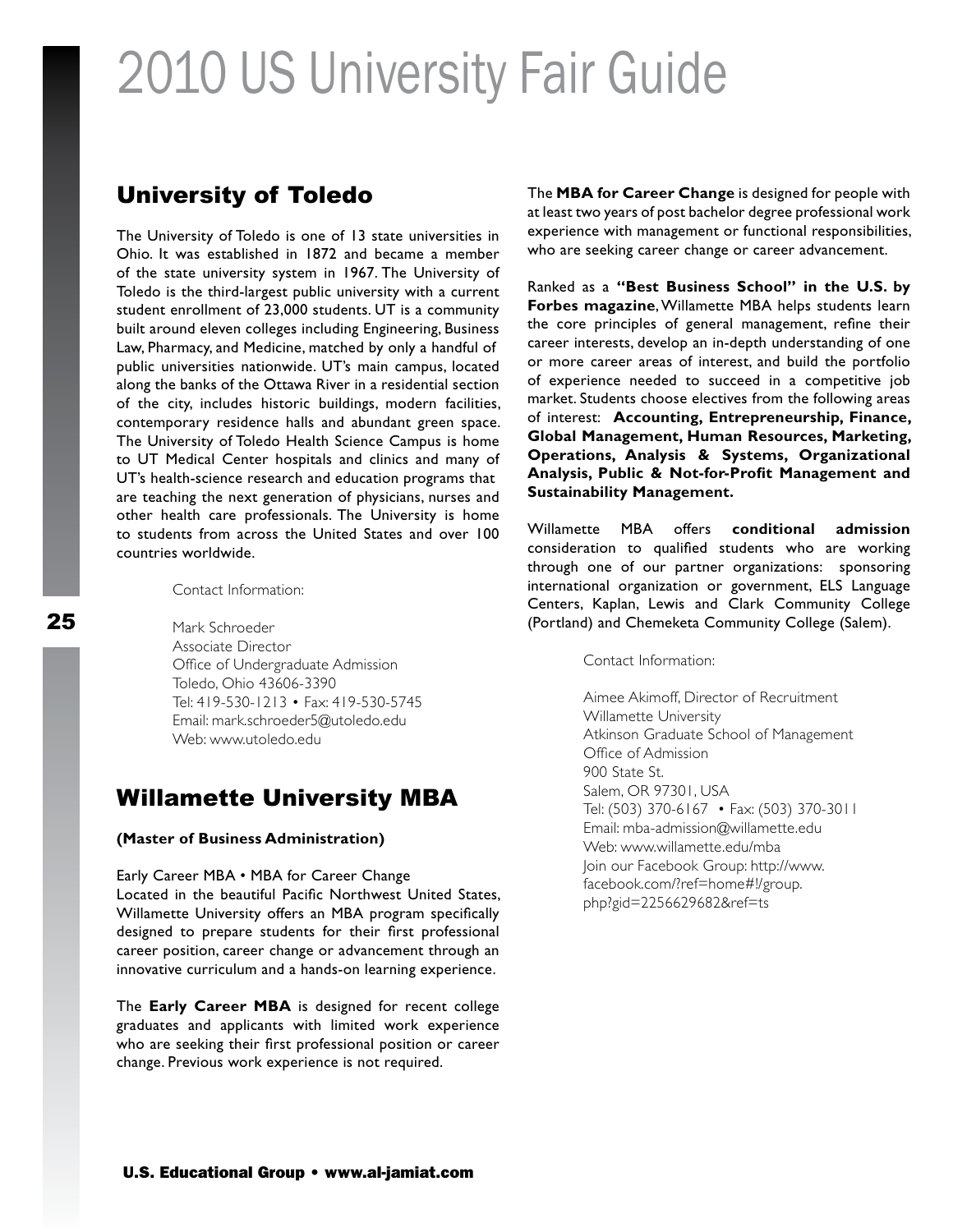### West Virginia University

Founded in 1867, West Virginia University is one of only 46 public universities in the United States designated by the Carnegie Classification of Institutions of Higher Education as a Doctoral/Research University Extensive. WVU offers students the opportunity to pursue studies in agriculture, forestry, consumer science, business and economics, the creative arts, education, engineering and mineral resources, the humanities, journalism, law, medicine, dentistry, nursing, pharmacy, the natural and social sciences, physical education, and social work. The multidisciplinary environment nurtured by this diversity provides an exciting climate for study.

Contact Information:

Michael Wilhelm Director, Office of International Students and **Scholars** 113 E. Moore Hall PO Box 6411 West Virginia University Morgantown, WV 26506-6411 Tel: (304) 293-8626 x2594 • Fax: (304) 293-7511 Email: mwilhelm@mail.wvu.edu Web: http://oiss.wvu.edu

### Worcester Polytechnic Institute

Founded in 1865 in Worcester, Massachusetts, WPI was one of the nation's first engineering and technology universities. *U.S. News and World Report* consistently ranks it amongst the top national universities in the United States. WPI's 18 academic departments offer more than 50 undergraduate and graduate degree programs in science, engineering, technology, management, the social sciences, and the humanities and arts leading to the BA, BS, MS, ME, MBA and PhD. WPI's world-class faculty work with students in a number of cutting-edge research areas, leading to breakthroughs and innovations in such fields as biotechnology, fuel cells, information security, materials processing and nanotechnology. WPI enrolls over 3,100 undergraduate and over 1,100 graduate students, including more than 650 international students from 70 different countries.

#### **For more information and admissions requirements:**

**www.grad.wpi.edu** – graduate programs in science and engineering email: **grad@wpi.edu** 

 **http://biz.wpi.edu** – graduate programs in our School of **Business** email: **biz@wpi.edu** 

**www.admissions.wpi.edu** – undergraduate programs in all areas of study email: **intl\_admissions@wpi.edu** 

Contact Information:

Karen Goudey Associate Director of International Admissions 100 Institute Road Worcester, MA 01609 Tel: (508) 831-5286 • Fax: (508) 831-5875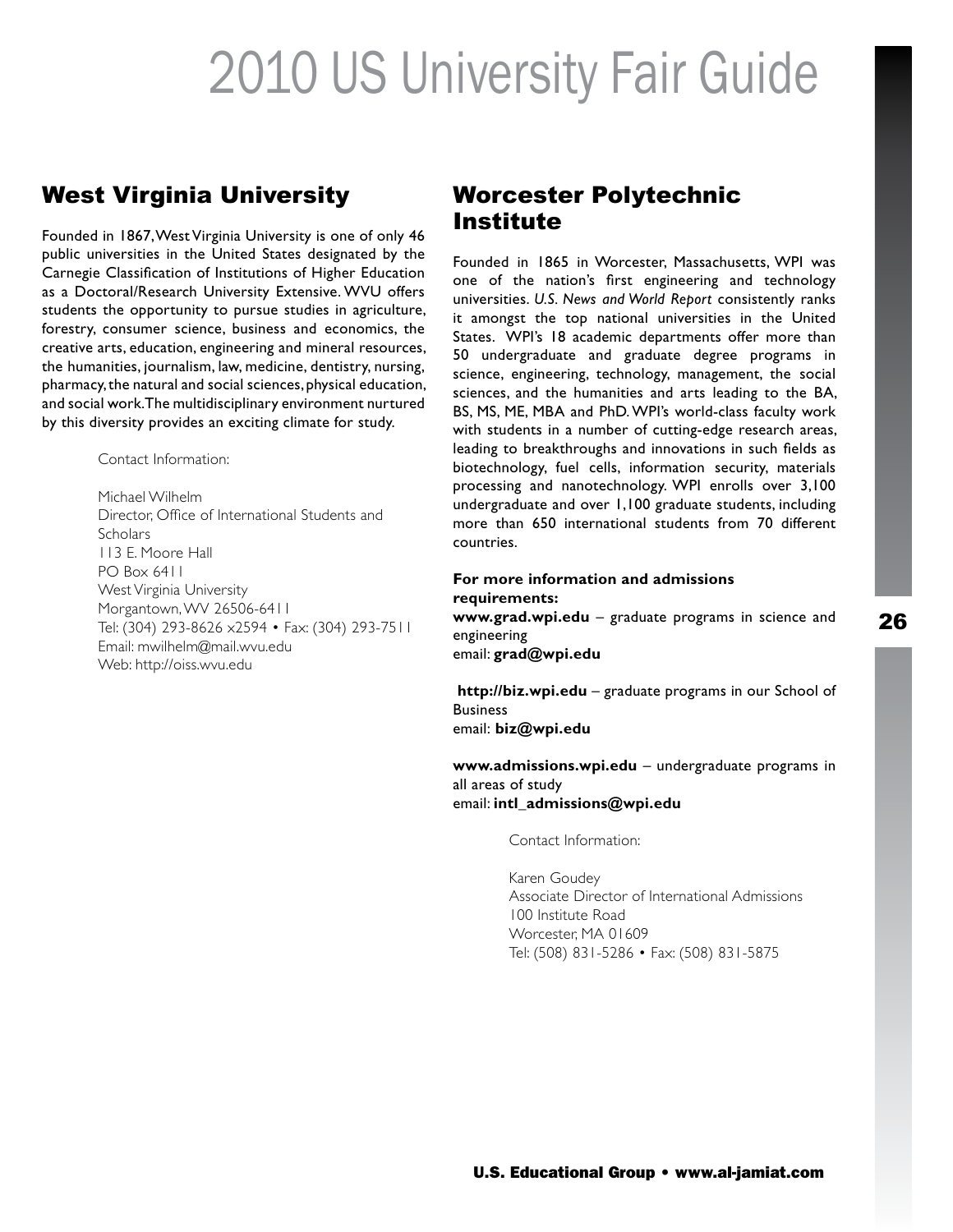### **Locations of Universities on US Educational Group Tour Fall 2010**



#### **Western United States Central United States Eastern United States**

University of Arizona

University of California - San Diego Loyola University Chicago University of Colorado Denver **Ohio State University Coloration Contains Coloration** Mercer University University of Oregon **Ohio Wesleyan University Calculation** Ogelthorpe University University of Southern California **Purdue Calumet** Parsons The New School Parsons The New School

Carnegie Mellon University - Qatar | University of Iowa | University at Buffalo Sylvan Learning Centers **Exercise Sylvan Learning Centers** University of Michigan Flint University Of California - Irvine

Foothill DeAnza **Britannia** Albion College **Britannia Britannia Bryant University** Lamar University **Example 20 Inc.** DePaul University **Fixage Controller Controller Florida** Institute of Technology Northern Arizona University **Indiana University Indiana University** Lasell College Indiana University - Purdue University Indianapolis **Marshall University** 

University of Central Missouri Stony Brook University **Non-US Locations Non-US Locations University of Evansville Suffolk University** University of Toledo University of Central Florida Willamette University **Nami** University of Miami

Massachusetts College of Pharmacy & Health Sciences Purdue University **Rochester Institute of Technology** Saint Mary's College Savannah College of Art and Design

University of New Haven University of South Carolina West Virginia University Worcester Poly Tech

Visit www.al-jamiat.com for more information and to register for more university information Visit us on Facebook: www.facebook.com/aljamiat